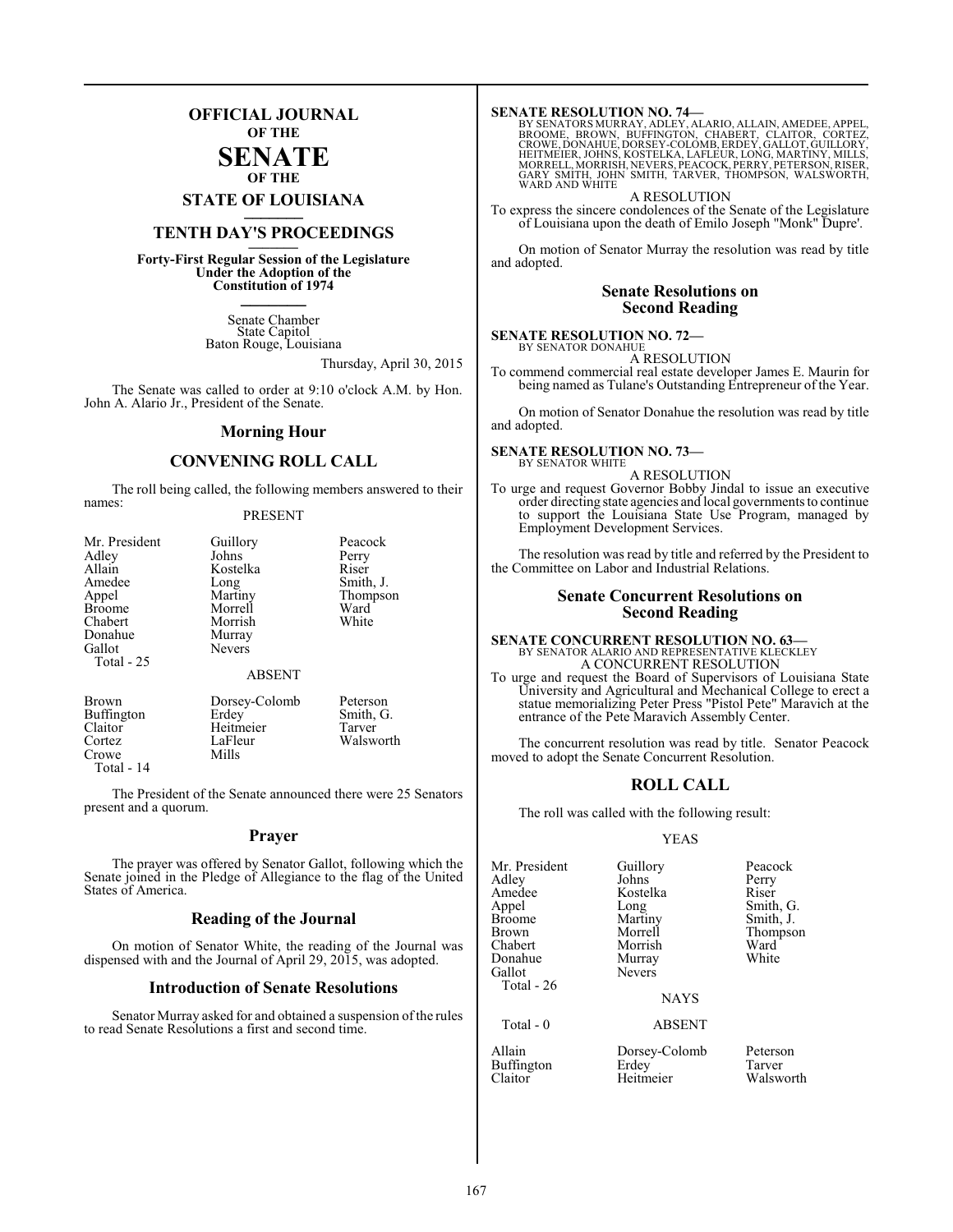| Cortez      | LaFleur |
|-------------|---------|
| Crowe       | Mills   |
| Total $-13$ |         |

The Chair declared the Senate adopted the Senate Concurrent Resolution and ordered it sent to the House.

# **SENATE CONCURRENT RESOLUTION NO. 64—**<br>BY SENATOR ALARIO AND REPRESENTATIVE BILLIOT<br>A CONCURRENT RESOLUTION

To express the sincere and heartfelt condolences ofthe Legislature of Louisiana upon the passing of the Honorable Charles H. Grisbaum Jr. retired Chief Judge for the Louisiana Fifth Circuit Court of Appeal and former member of the Louisiana House of Representatives representing District Seventy-nine, and to recognize his paramount contributions to the legal process, to the state, and to his community.

The concurrent resolution was read by title. Senator Murray moved to adopt the Senate Concurrent Resolution.

#### **ROLL CALL**

The roll was called with the following result:

#### YEAS

|             | <b>Nevers</b>    |
|-------------|------------------|
| Johns       | Peacock          |
| Kostelka    | Perry            |
|             | Smith, G.        |
| Martiny     | Smith, J.        |
| Morrell     | Thompson         |
| Morrish     | Ward             |
| Murray      | White            |
|             |                  |
| <b>NAYS</b> |                  |
|             | Guillory<br>Long |

Total - 0

### ABSENT Allain Dorsey-Colomb Mills

| Aliain     | Dorsey-Colomb | <b>M</b> ilis |  |
|------------|---------------|---------------|--|
| Buffington | Erdey         | Peterson      |  |
| Claitor    | Gallot        | Riser         |  |
| Cortez     | Heitmeier     | Tarver        |  |
| Crowe      | LaFleur       | Walsworth     |  |
| Total - 15 |               |               |  |
|            |               |               |  |

The Chair declared the Senate adopted the Senate Concurrent Resolution and ordered it sent to the House.

#### **Message from the House**

#### **ASKING CONCURRENCE IN HOUSE BILLS AND JOINT RESOLUTIONS**

#### April 29, 2015

To the Honorable President and Members of the Senate:

I am directed to inform your honorable body that the House of Representatives has finally passed and asks your concurrence in the following House Bills and Joint Resolutions:

| HB No. 26  | <b>HB</b> No. 95 | HB No. 159 |
|------------|------------------|------------|
| HB No. 641 | HB No. 697       | HB No. 705 |

Respectfully submitted, ALFRED W. SPEER Clerk of the House of Representatives

## **Page 2 SENATE 10th DAY'S PROCEEDINGS**

#### **House Bills and Joint Resolutions on First Reading**

#### **HOUSE BILL NO. 26—**

BY REPRESENTATIVE MILLER

AN ACT To amend and reenact R.S. 33:1236.26(A), relative to the governing authorities of the parishes of St. Charles and St. John the Baptist; to provide with respect to notification to property owners of violations of grass cutting ordinances; and to provide for related matters.

The bill was read by title and placed on the Calendar for a second reading.

#### **HOUSE BILL NO. 95—**

BY REPRESENTATIVES RICHARD AND HARRISON

AN ACT To enact Chapter 4-C of Title 28 of the Louisiana Revised Statutes of 1950, to be comprised of R.S. 28:470.11, relative to Lafourche Parish; to create the Lafourche Arc Taxing District within the parish; to provide relative to the boundaries, purpose, governance, and powers and duties ofthe district; to provide for district funding, including the authority to levy an ad valorem tax, subject to voter approval; and to provide for related matters.

The bill was read by title and placed on the Calendar for a second reading.

## **HOUSE BILL NO. 159—**

BY REPRESENTATIVES HOFFMANN, BURRELL, CHANEY, HUNTER,<br>JACKSON, LEBAS, JAY MORRIS, PONTI, AND SHADOIN AND<br>SENATORS KOSTELKA, MILLS, RISER, THOMPSON, AND<br>WALSWORTH

AN ACT To amend and reenact R.S. 37:1184(introductory paragraph), (2)(a), and  $(3)(a)$ ,  $1207(A)$ , and  $1230(A)$ , relative to fees of the Louisiana Board of Pharmacy; to establish the pharmacy education support fee to be collected by the board; to provide for assessment of the fee at the time of pharmacist license renewal and pharmacy permit renewal; to provide an option for pharmacists and pharmacies to elect not to remit the fee; to dedicate the proceeds of the fee to certain public university pharmacy schools; to provide for disbursement of the proceeds of the fee; and to provide for related matters.

The bill was read by title and placed on the Calendar for a second reading.

#### **HOUSE BILL NO. 641—**

BY REPRESENTATIVE GUILLORY

- AN ACT
- To amend and reenact R.S. 27:30.6(D), (G), (I)(4), (J), and (L), relative to the central computer system for monitoring of electronic gaming devices; to remove the requirement that the central computer be located within the Department of Public Safety and Corrections, office of state police, gaming division; to provide for technical corrections; to provide relative to legislative approval of fees to defray the costs of administering the central computer system; and to provide for related matters.

The bill was read by title and placed on the Calendar for a second reading.

#### **HOUSE BILL NO. 697—**

BY REPRESENTATIVE ABRAMSON

- AN ACT
- To amend and reenact Code of Civil Procedure Articles 2636(8) and 2637(F) and R.S. 13:3733.1(A)(introductory paragraph), (2), and (4), (C), and (E) and to enact Code of Civil Procedure Article 2636(9) and R.S. 13:3733.1(A)(5) and (6), (L), and 3733.2, relative to electronic obligations records and electronic signatures; to deem financial institution records and promissory notes containing electronic signatures to be authentic evidence; to provide for electronic signatures regarding evidence which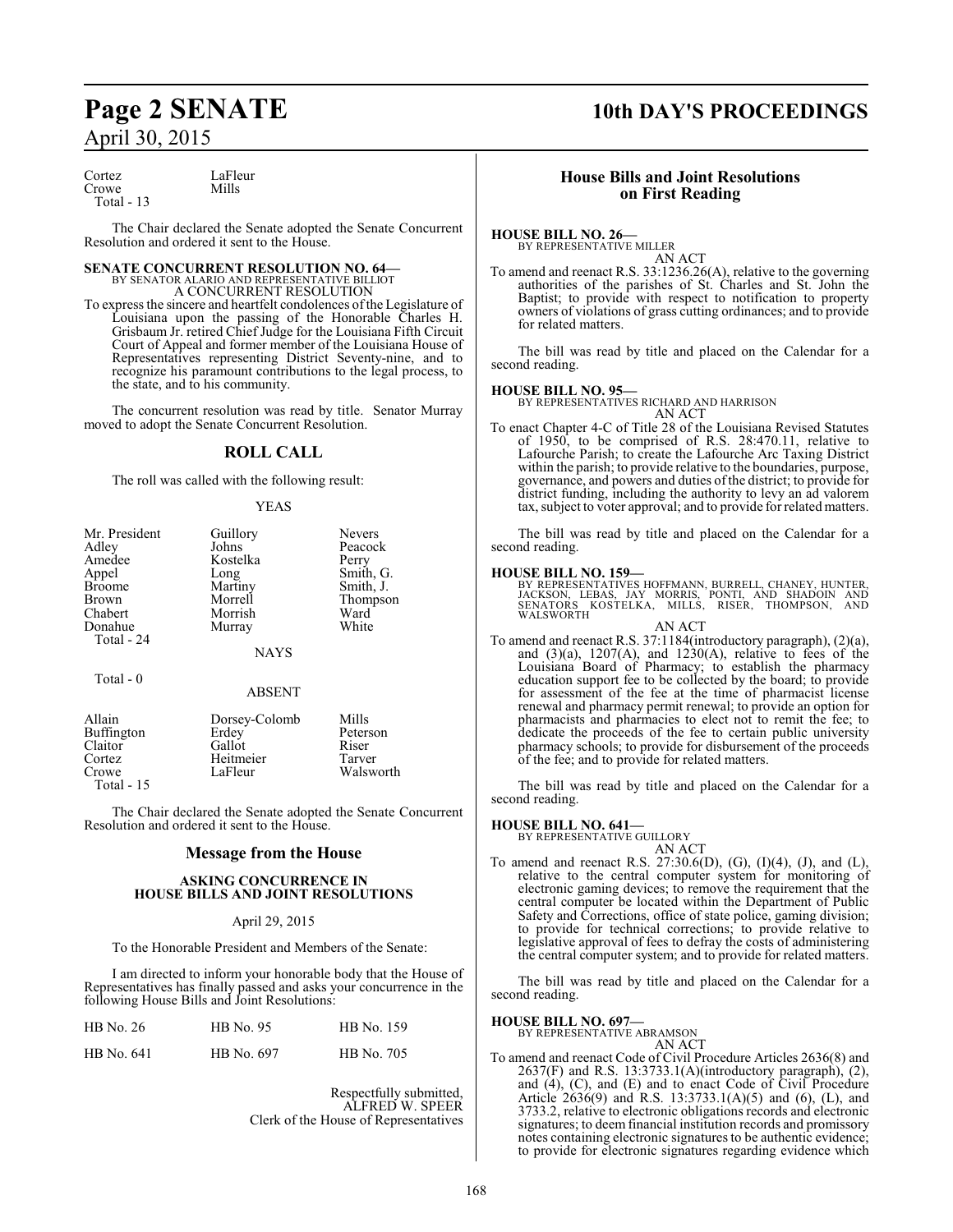# **10th DAY'S PROCEEDINGS Page 3 SENATE**

# April 30, 2015

need not be authentic; to provide for definitions; to modify the certificate required to deemreproductions as authentic evidence; to provide for the transferability of rights, authority, and protections relative to the use of reproductions; to provide for obligations records containing electronic signatures; to allowfor a presumption of authenticity; to provide for a certification form; to exempt collateral mortgage notes; and to provide for related matters.

The bill was read by title and placed on the Calendar for a second reading.

## **HOUSE BILL NO. 705—** BY REPRESENTATIVE BROADWATER

AN ACT

To amend and reenact R.S. 17:3042.1(A)(1)(e) and to enact Chapter 50 of Title 17 of the Louisiana Revised Statutes of 1950, to be comprised of R.S. 17:5001 through 5122 and to repeal Chapter 20-G of Title 17 of the Louisiana Revised Statutes of 1950, comprised of R.S. 17:3048.1 through 3048.7, all relative to the Taylor Opportunity Program for Students (TOPS); to provide for a technical recodification of TOPS provisions contained in statutory law; and to provide for related matters.

The bill was read by title and placed on the Calendar for a second reading.

#### **House Bills and Joint Resolutions on Second Reading**

**HOUSE BILL NO. 8—** BY REPRESENTATIVE MONTOUCET AN ACT

To enact R.S. 33:423.9, relative to the Crowley police department; to authorize the police chief to appoint, discipline, and discharge police personnel; and to provide for related matters.

The bill was read by title and referred by the President to the Committee on Local and Municipal Affairs.

#### **HOUSE BILL NO. 10—** BY REPRESENTATIVE PEARSON

AN ACT

To amend and reenact R.S. 11:728(C), relative to the purchase of service credit in the Teachers' Retirement System of Louisiana for out-of-state service; to provide relative to the purchase of service credit for teaching service at an out-of-state nonpublic school; to provide relative to calculation and payment of purchase price for such service credit; to provide requirements for establishing such service credit; and to provide for related matters.

The bill was read by title and referred by the President to the Committee on Retirement.

**HOUSE BILL NO. 23—** BY REPRESENTATIVE HENSGENS

- AN ACT
- To amend and reenact R.S. 33:130.561(A), 130.562(A) and (G), and 130.570, relative to the Vermilion Parish Economic Development District; to provide relative to the governing board of the district; to provide with respect to the membership on the board; to provide relative to the dissolution of the district; to provide relative to the name of the district; and to provide for related matters.

The bill was read by title and referred by the President to the Committee on Local and Municipal Affairs.

### **HOUSE BILL NO. 27—**

BY REPRESENTATIVE MILLER AN ACT

To amend and reenact R.S. 11:1528, relative to deferred retirement benefits from the Clerks of Court Retirement and Relief Fund;

to provide relative to the qualifications for such retirement for certain members; and to provide for related matters.

The bill was read by title and referred by the President to the Committee on Retirement.

#### **HOUSE BILL NO. 44—**

BY REPRESENTATIVE MILLER AN ACT

To enact R.S. 11:2225.4, relative to the Municipal Police Employees' Retirement System; to provide with respect to unfunded accrued liability of the system; to provide for payment by certain employers in certain circumstances; to provide for calculation and payment of amounts due; to provide for collection of past due amounts; and to provide for related matters.

The bill was read by title and referred by the President to the Committee on Retirement.

#### **HOUSE BILL NO. 50—**

BY REPRESENTATIVE DANAHAY AN ACT

To amend and reenact R.S. 40:1666.1(A)(3)(c), relative to internal statutory references in provisions dealing with supplemental pay for firefighters and police officers; to amend such a statutory reference; and to provide for related matters.

The bill was read by title and referred by the President to the Committee on Local and Municipal Affairs.

#### **HOUSE BILL NO. 53—**

BY REPRESENTATIVE PUGH AN ACT

To amend and reenact R.S. 13:2074.4(A), relative to city court marshals; to authorize an increase in fees collected by the marshal of the city of Hammond in certain matters; and to provide for related matters.

The bill was read by title and referred by the President to the Committee on Local and Municipal Affairs.

#### **HOUSE BILL NO. 56—**

BY REPRESENTATIVE HOFFMANN AN ACT

To enact R.S. 11:105(A)(7) and (E), 106(A)(5) and (D), 107(A)(6) and  $(C)$ , and  $107.1(A)(6)$  and  $(I)$ , relative to the District Attorneys' Retirement System; to authorize the board of trustees of the system to modify employer contribution rates in certain circumstances; to require promulgation of rules for such modification; to establish a funding deposit account within the system; and to provide for related matters.

The bill was read by title and referred by the President to the Committee on Retirement.

#### **HOUSE BILL NO. 75—**

BY REPRESENTATIVE SEABAUGH AN ACT

To amend and reenact R.S. 13:962(I), relative to court reporters; to authorize an increase in certain court costs collected by the clerk of court for the First Judicial District Court; to provide for the removal of certain exceptions relative to the costs collected in certain proceedings; to provide for an effective date; and to provide for related matters.

The bill was read by title and referred by the President to the Committee on Finance.

**HOUSE BILL NO. 79—** BY REPRESENTATIVE BURFORD

AN ACT

To amend and reenact R.S. 40:4.9(D), relative to certain foods prepared in the home for sale; to provide relative to requirements for preparers of food in the home for sale; to exempt sellers of home-produced raw honey from a food labeling requirement; to provide relative to registration by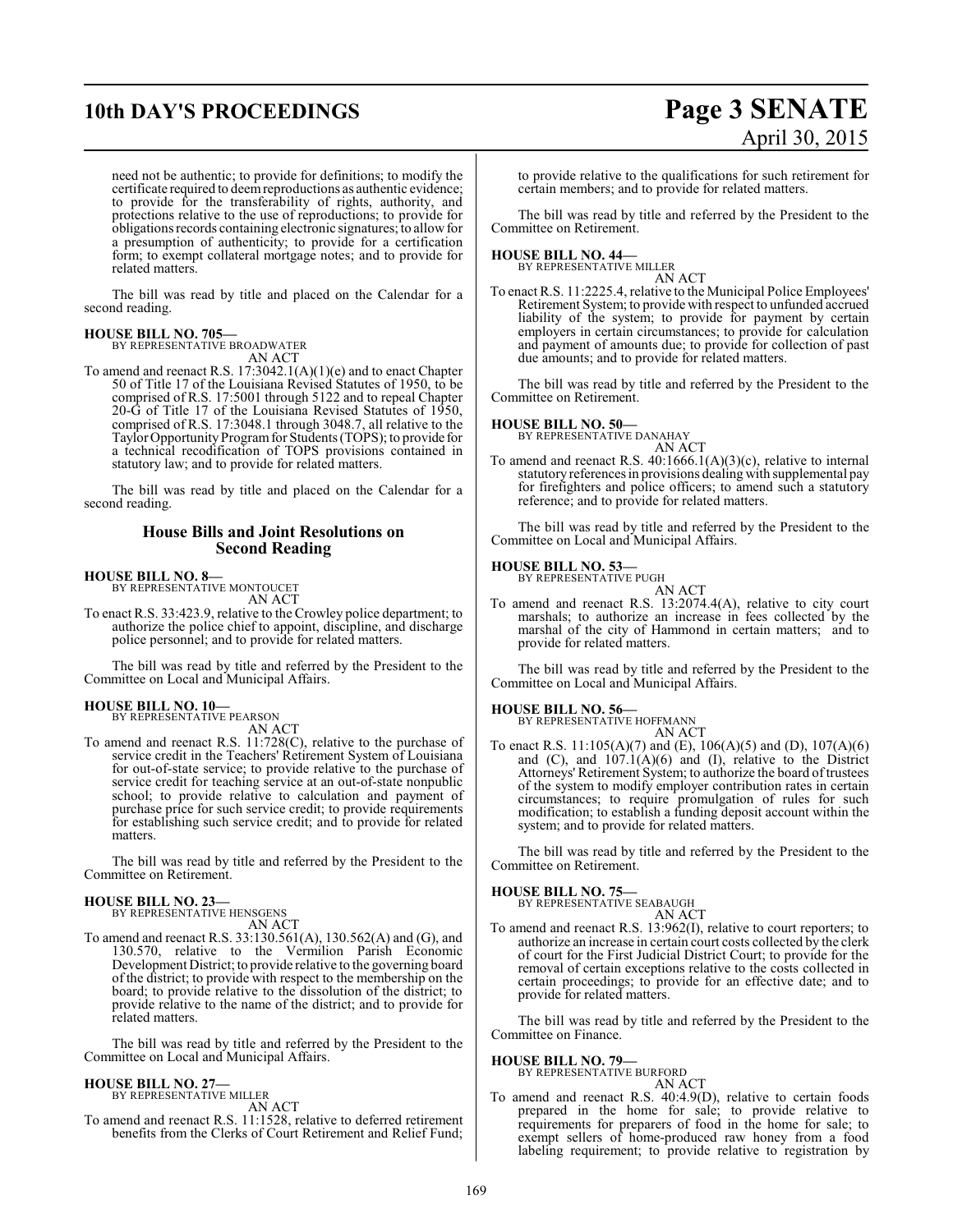certain sellers for the collection of local sales and use taxes; and to provide for related matters.

The bill was read by title and referred by the President to the Committee on Health and Welfare.

#### **HOUSE BILL NO. 97—** BY REPRESENTATIVE CHANEY

AN ACT

To authorize and provide for the transfer of certain state property; to authorize the transfer of certain state property in Richland Parish; to provide for the property description; to provide for reservation of mineral rights; to provide terms and conditions; to provide an effective date; and to provide for related matters.

The bill was read by title and referred by the President to the Committee on Natural Resources.

#### **HOUSE BILL NO. 105—**

BY REPRESENTATIVE ARNOLD AN ACT

To amend and reenact R.S. 13:718(I)(1), relative to commissioner fees in the Twenty-Fourth Judicial District Court; to authorize an increase in fees for all persons convicted of a felony or misdemeanor offense in the Twenty-Fourth Judicial District Court; and to provide for related matters.

The bill was read by title and referred by the President to the Committee on Finance.

#### **HOUSE BILL NO. 106—**

BY REPRESENTATIVE HAVARD

AN ACT To amend and reenact R.S. 15:1107.6, relative to the use of court costs in the Twentieth Judicial District; to rededicate certain court costs from the Feliciana Juvenile Justice District to the district attorney's office for the Twentieth Judicial District; to provide for the collection, allocation, and use of such funds; and to provide for related matters.

The bill was read by title and referred by the President to the Committee on Finance.

#### **HOUSE BILL NO. 112—** BY REPRESENTATIVE ARNOLD

AN ACT

To amend and reenact R.S. 13:1138(B)(1) and (D), relative to judgeships; to provide relative to judgeships in the Civil District Court for the parish of Orleans; to authorize certain judges to serve as duty judges; to provide for their authority; and to provide for related matters.

The bill was read by title and referred by the President to the Committee on Judiciary A.

#### **HOUSE BILL NO. 121—** BY REPRESENTATIVE POPE

AN ACT

To enact R.S. 40:539(C)(8)(d), relative to employees of the housing authority of Denham Springs; to provide that employees of the authority shall not be in the state civil service; and to provide for related matters.

The bill was read by title and referred by the President to the Committee on Local and Municipal Affairs.

#### **HOUSE BILL NO. 284—**

BY REPRESENTATIVE LOPINTO AND SENATOR GALLOT AN ACT

To amend and reenact Code of Criminal Procedure Articles 976, 977(C)(introductory paragraph) and (1), 978(B)(1) and (3), 979, 980(C) and (D), 984(C), 988, 989, and 992 and to enact Code of Criminal Procedure Articles 894.5, 977(C)(3), 984(D), 986(C), and 996, relative to expungement; to provide for a time limitation for an expungement for an arrest for operating a vehicle while intoxicated involving the use of a pretrial

## **Page 4 SENATE 10th DAY'S PROCEEDINGS**

diversion program; to provide for the eligibility to expunge certain convictions; to prohibit the expungement of a record of arrest and conviction for misdemeanor stalking; to provide with respect to the expungement of arrest and conviction records of certain felony convictions of violations of the Uniform Controlled Dangerous Substances Act; to provide for the service of expungement motions through United States mail; to provide with respect to time periods for objecting to a motion to expunge records; to amend procedures involving the expungement of records for violations of the operation of a motor vehicle while intoxicated; to provide with respect to the forms required for expungements; to provide for the amendment of forms to include names of the appropriate court ordering the expungement of records; to amend expungement forms to provide a fee waiver for juvenile drug court participants; to provide forms for expungement by redaction; to provide forms for submission of data to the Department of Public Safety and Corrections, office of motor vehicles, regarding driving while intoxicated offenses; to provide for applicability; to provide for time limitations to make an objection to an expungement and the setting of a contradictory hearing regarding an objection; and to provide for related matters.

The bill was read by title and referred by the President to the Committee on Judiciary C.

#### **HOUSE BILL NO. 297—**

BY REPRESENTATIVES BURRELL AND JACKSON AN ACT

To enact R.S. 14:67.1 and 67.2, relative to theft; to create the crimes of theft of livestock and theft of timber; to provide for definitions; to provide for criminal penalties; to provide for duties of enforcement and investigation; and to provide for related matters.

The bill was read by title and referred by the President to the Committee on Judiciary C.

# **HOUSE BILL NO. 338—** BY REPRESENTATIVE DANAHAY

AN ACT To amend and reenact R.S. 47:302(K)(7)(b), 337.13.1(A)(2), (B)(1), and (C), 337.27, 337.28.1(B), 337.33(A)(5), 337.45(B),  $337.63(A)(3)$  and (B),  $337.64(B)$ ,  $337.81(A)(2)$  and (B), 337.86(E)(2)(a), 1401, 1403(B)(5), 1418(4), 1434, 1438, 1522, 1561(B)(3), 1576(B), 1603(A)(3), and 1625, and Sections 5 and 7 of Act No. 640 of the 2014 Regular Session of the Legislature and to enact R.S.  $47:337.45(A)(4)$ ,  $337.51(B)(4)$ ,  $337.63(E)$ , 337.79(C), 337.81(A)(3), 1403(A)(4) and (B)(6)(c), 1407(5), 1408(D) and (E), 1413(D) and (E), 1418(6) and (7), 1439,  $1561(A)(4)$  and  $(B)(4)$ ,  $1580(B)(5)$ ,  $1621(D)(4)$ , and  $1623(F)$ , relative to the enforcement and adjudication of state and local taxes and the Board of Tax Appeals; to provide with respect to disputes concerning taxes; to provide for administration of the board; to provide with respect to certain revenues dedicated to the board; to establish an escrow account; to provide for the deposit, investment, and use of monies in the account; to establish a fund within the escrow account and provide for its sources of revenue and use; to provide for certain procedures and requirements relative to adjudication and appeals of certain cases involving state and local taxes; to provide with respect to compensation and benefits of officers of the board; to authorize certain agreements regarding the compensation and expenses of ad hoc judges; to provide for effectiveness; and to provide for related matters.

The bill was read by title and referred by the President to the Committee on Revenue and Fiscal Affairs.

#### **HOUSE BILL NO. 344—**

BY REPRESENTATIVE HAZEL

AN ACT To amend and reenact R.S. 27:427(H) and 449(B) and (C) and to enact R.S. 27:449(D), relative to video draw poker employee permits; to provide with respect to the issuance of video draw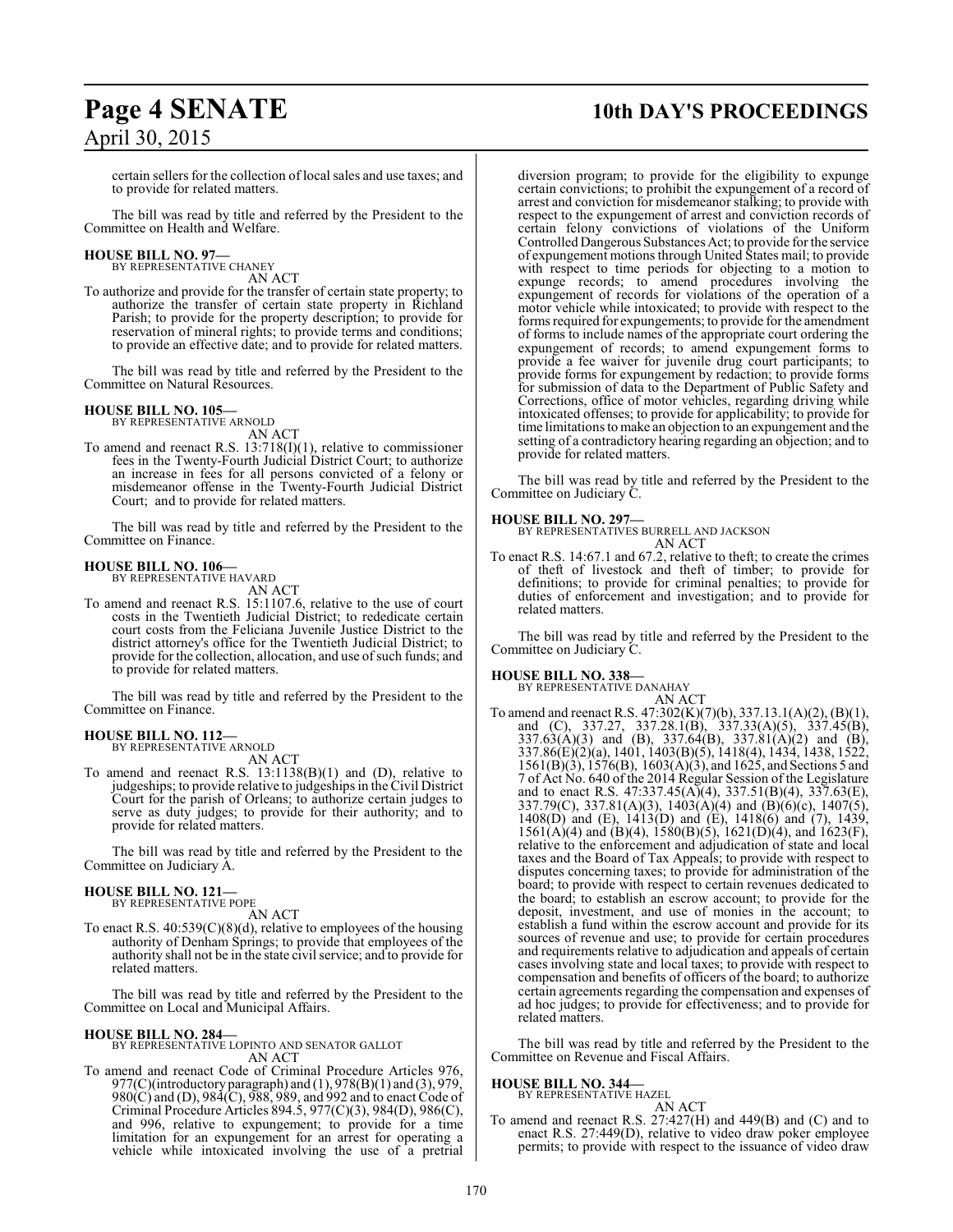# **10th DAY'S PROCEEDINGS Page 5 SENATE**

poker employee permits; to provide that a person who is the holder of a valid video draw poker employee permit shall not be required to undergo an additional suitability determination to be named a designated representative; to prohibit a person who has had a video draw poker employee permit denied or revoked from serving as a designated representative; to prohibit provisional authorization to work for a person who has had a video drawpoker employee permit denied or revoked; to require a subsequent suitability determination for an employee with an expired video draw poker employee permit prior to that person serving as a designated representative; to establish a time period that a provisional authorization to work is valid; to require that a licensee maintain a list of designated representatives; and to provide for related matters.

The bill was read by title and referred by the President to the Committee on Judiciary B.

#### **HOUSE BILL NO. 365—**

BY REPRESENTATIVE JONES

AN ACT To enact R.S. 8:308.1, relative to interment space in the city of Franklin; to provide relative to ownership of interment spaces in a cemetery governed by the city governing authority; to provide a procedure for clarifying ownership interests in interment spaces under certain circumstances; and to provide for related matters.

The bill was read by title and referred by the President to the Committee on Commerce, Consumer Protection, and International Affairs.

**HOUSE BILL NO. 485—**<br>BY REPRESENTATIVES HENRY BURNS, ADAMS, ARMES, BADON,<br>BARROW, BERTHELOT, BILLIOT, STUART BISHOP, WESLEY BISHOP,<br>BOUIE, BROADWATER, BURFORD, CARMODY, CARTER, CHANEY,<br>COX, EDWARDS, GISCLAIR, HALL, HENRY,

#### AN ACT

To enact R.S. 17:3138.5, relative to public postsecondary education institutions; to require the Board of Regents to establish a process for designating an institution as a "Governor's Military and Veteran Friendly Campus"; to provide for such designation by the governor based on information submitted by the Board of Regents; to provide eligibility criteria; to provide application procedures including required reporting; to provide for definitions; to provide for legislative findings; and to provide for related matters.

The bill was read by title and referred by the President to the Committee on Education.

#### **HOUSE BILL NO. 489—**

BY REPRESENTATIVES STOKES, BADON, BILLIOT, WESLEY BISHOP,<br>BOUIE, BROWN, HENRY BURNS, TIM BURNS, CARTER, CHANEY,<br>CONNICK, COX, HARRISON, HAZEL, HILL, HOWARD, IVEY, JAMES,<br>MIKE JOHNSON, NANCY LANDRY, MILLER, MORENO, OURSO,<br>P

#### AN ACT

To enact R.S. 14:283.2, relative to the nonconsensual disclosure of private images; to create the crime of nonconsensual disclosure of a private image; to provide for elements of the offense; to provide for criminal penalties; to provide for definitions; to provide for exceptions; and to provide for related matters.

The bill was read by title and referred by the President to the Committee on Judiciary C.

# April 30, 2015

#### **HOUSE BILL NO. 499—**

BY REPRESENTATIVES HILL, ARMES, BADON, BILLIOT, WESLEY<br>BISHOP,BOUIE,HENRY BURNS,BURRELL,CARTER,CONNICK,FOIL,<br>GAINES,GUINN,HENSGENS,HOWARD,HUNTER,JAMES,JEFFERSON,<br>MIKE JOHNSON,MORENO,PRICE,RICHARD,SMITH, ST. GERMAIN,<br>AND WO

#### AN ACT

To enact R.S. 32:415.3, relative to driver's licenses issued to certain persons upon release from incarceration; to require the issuance of a provisional Class "E" driver's license to certain persons upon their release from incarceration; to provide for exceptions; to provide that payment of certain fees, fines, and penalties be deferred; to provide for revocation of a provisional Class "E" driver's license under certain circumstances; and to provide for related matters.

The bill was read by title and referred by the President to the Committee on Transportation, Highways and Public Works.

**HOUSE BILL NO. 504—** BY REPRESENTATIVE JAY MORRIS AN ACT

To enact R.S. 9:2371.1, relative to donations inter vivos; to provide for the effect of donations in authentic form as to certain third persons; to provide for applicability of donations inter vivos recorded during certain time periods; to provide for legislative intent; and to provide for related matters.

The bill was read by title and referred by the President to the Committee on Judiciary A.

#### **HOUSE BILL NO. 609—**

BY REPRESENTATIVE ROBERT JOHNSON AN ACT

To amend and reenact Chapter 1 of Title XIII of the Louisiana Children's Code, formerly comprised of Articles 1301.1 through 1308.2, to be comprised of Articles 1301.1 through1309.3, and R.S. 46:236.3(I), relative to family support enforcement; to provide for a revision of the Uniform Interstate Family Support Act; to provide with respect to procedures for the registration, recognition, enforcement, and modification of family support orders; to extend applicability to foreign countries; to provide for jurisdiction; to provide procedures applicable to initiating and responding tribunals; to provide for the duties of the Department of Children and Family Services; to provide definitions; to provide with respect to income withholding to enforce a child support obligation; and to provide for related matters.

The bill was read by title and referred by the President to the Committee on Judiciary A.

### **HOUSE BILL NO. 611—**

BY REPRESENTATIVE PYLANT AN ACT

To enact R.S. 37:1431(34) and 1448.3, relative to certain real estate contracts; to define a net listing agreement; to prohibit net listing agreements between real estate brokers and sellers with respect to sales of certain real estate property; and to provide for related matters.

The bill was read by title and referred by the President to the Committee on Commerce, Consumer Protection, and International Affairs.

**HOUSE BILL NO. 665—** BY REPRESENTATIVE KLECKLEY

AN ACT To amend and reenact R.S.  $47:301(14)(g)(i)(bb)$ , relative to sales and use tax; to provide for the local sales and use tax exclusion on repairs to tangible property; to exclude repairs made to certain aircraft from sales of services by certain taxing authorities; to provide for an effective date; and to provide for related matters.

The bill was read by title and referred by the President to the Committee on Revenue and Fiscal Affairs.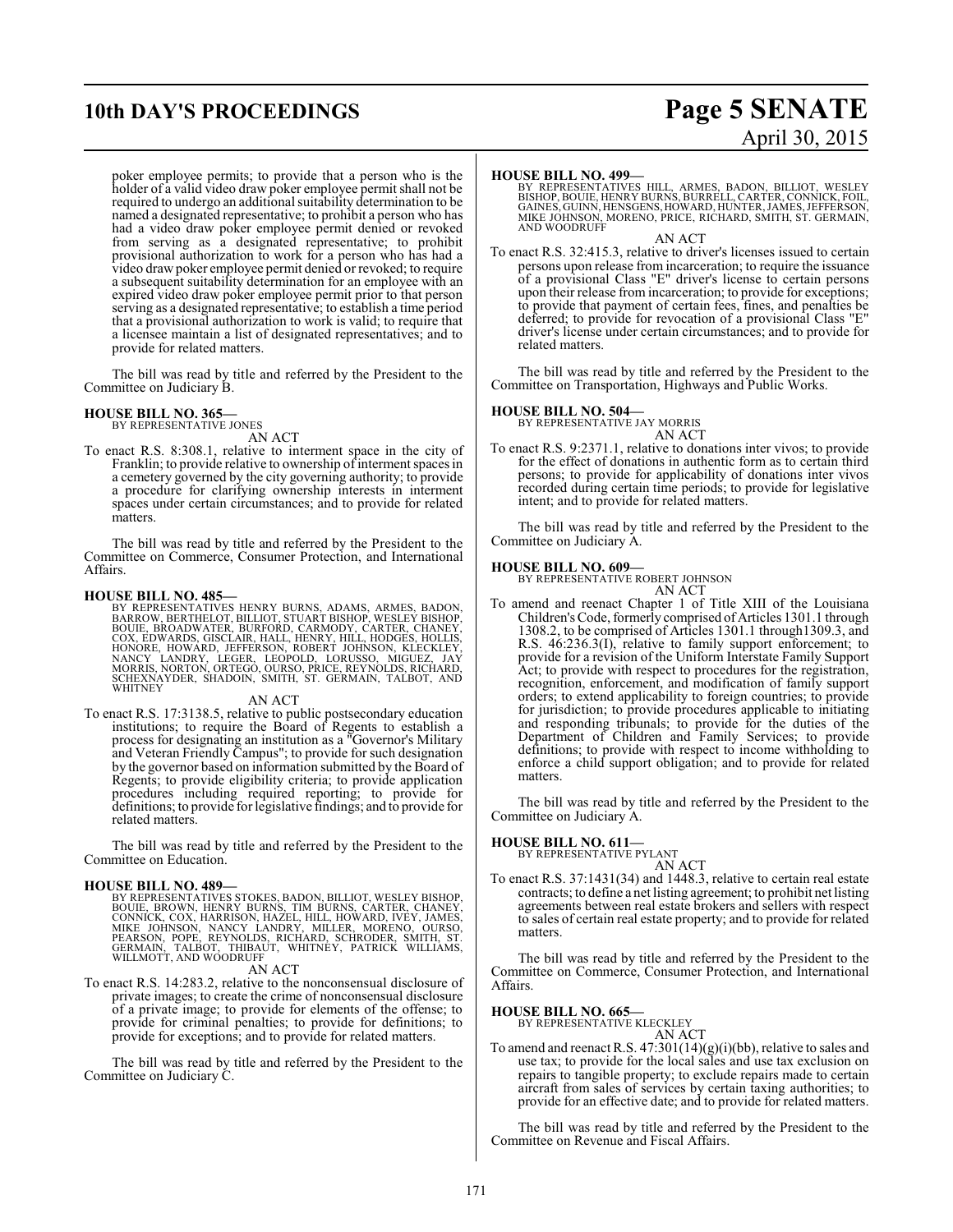#### **HOUSE BILL NO. 666—**

BY REPRESENTATIVE REYNOLDS AN ACT

To amend and reenact R.S. 6:213(B), 291(D) and (E), 705(C)(2), 786(D), and 1191(C) and to enact R.S.  $6:213(\text{C})$ , relative to banking regulations; to provide relative to articles of banking regulations; to provide incorporation; to allow and restrict authorizing reversion of ownership interests; to allow and restrict limited liability; and to provide for related matters.

The bill was read by title and referred by the President to the Committee on Commerce, Consumer Protection, and International Affairs.

#### **HOUSE BILL NO. 687—** BY REPRESENTATIVE HAZEL

AN ACT

To amend and reenact R.S. 9:2092(B)(2) and to enact R.S. 9:2029.1 and 2092(B)(1)(g), relative to the recordation of an extract of trust; to provide limitations under certain conditions on the transfer of property owned by a trust; to provide for certain information included in a recorded extract of trust; to provide for the effectiveness against third parties; and to provide for related matters.

The bill was read by title and referred by the President to the Committee on Judiciary A.

#### **House Concurrent Resolutions on Second Reading**

#### **HOUSE CONCURRENT RESOLUTION NO. 91—** BY REPRESENTATIVE LEGER

A CONCURRENT RESOLUTION

To designate Wednesday, May 6, 2015, as Kingsley House Day at the legislature.

The resolution was read by title. Senator Murray moved to concur in the House Concurrent Resolution.

## **ROLL CALL**

The roll was called with the following result:

#### YEAS

| Mr. President<br>Adley<br>Allain<br>Amedee<br>Appel<br><b>Broome</b><br>Brown<br>Buffington<br>Chabert<br>Claitor<br>Crowe<br>Donahue<br>Total - 34<br>Total - 0 | Gallot<br>Guillory<br>Heitmeier<br>Johns<br>Kostelka<br>Long<br>Martiny<br>Mills<br>Morrell<br>Morrish<br>Murray<br><b>Nevers</b><br><b>NAYS</b><br><b>ABSENT</b> | Peacock<br>Perry<br>Riser<br>Smith, G.<br>Smith, J.<br>Tarver<br>Thompson<br>Walsworth<br>Ward<br>White |
|------------------------------------------------------------------------------------------------------------------------------------------------------------------|-------------------------------------------------------------------------------------------------------------------------------------------------------------------|---------------------------------------------------------------------------------------------------------|
| Cortez                                                                                                                                                           | Erdey                                                                                                                                                             | Peterson                                                                                                |
| Dorsey-Colomb<br>Total - 5                                                                                                                                       | LaFleur                                                                                                                                                           |                                                                                                         |

The Chair declared the Senate concurred in the House Concurrent Resolution and ordered it returned to the House.

# **Page 6 SENATE 10th DAY'S PROCEEDINGS**

#### **HOUSE CONCURRENT RESOLUTION NO. 93—**

BY REPRESENTATIVES CONNICK AND BILLIOT AND SENATOR ALARIO

A CONCURRENT RESOLUTION

To express the condolences of the Legislature of Louisiana upon the death of Gus Joseph Talamo.

The resolution was read by title. Senator Morrell moved to concur in the House Concurrent Resolution.

### **ROLL CALL**

The roll was called with the following result:

YEAS

| Mr. President     | Erdey     | <b>Nevers</b> |
|-------------------|-----------|---------------|
| Adley             | Gallot    | Peacock       |
| Allain            | Guillory  | Perry         |
| Amedee            | Heitmeier | Riser         |
| Appel             | Johns     | Smith, G.     |
| <b>Broome</b>     | Kostelka  | Smith, J.     |
| Brown             | Long      | Tarver        |
| <b>Buffington</b> | Martiny   | Thompson      |
| Chabert           | Mills     | Ward          |
| Claitor           | Morrell   | White         |
| Crowe             | Morrish   |               |
| Donahue           | Murray    |               |
| $Total - 34$      |           |               |

Total - 0

**NAYS** 

#### ABSENT

Cortez LaFleur Walsworth<br>Dorsey-Colomb Peterson Dorsey-Colomb Total - 5

The Chair declared the Senate concurred in the House Concurrent Resolution and ordered it returned to the House.

# **HOUSE CONCURRENT RESOLUTION NO. 94—**<br>BY REPRESENTATIVE GUINN AND SENATOR MORRISH A CONCURRENT RESOLUTION

To commend the Lacassine High School girls' basketball team for winning the Class B state championship.

The resolution was read by title. Senator Morrish moved to concur in the House Concurrent Resolution.

### **ROLL CALL**

The roll was called with the following result:

Morrish<br>Murray

#### YEAS

Mr. President Erdey Nevers<br>Adley Gallot Peacoc Adley Gallot Peacock<br>
Allain Guillory Perry Allain Guillory<br>Amedee Heitmeier Amedee Heitmeier Smith, G.<br>
Appel Johns Smith, J. Appel Johns Smith, J.<br>Broome Kostelka Tarver Broome Kostelka<br>Brown Long Brown Long Thompson<br>Buffington Martiny Walsworth Chabert Mills Ward<br>Claitor Morrell White Claitor Morrell<br>Crowe Morrish Donahue Total - 34

Martiny Walsworth<br>Mills Ward

NAYS

Total - 0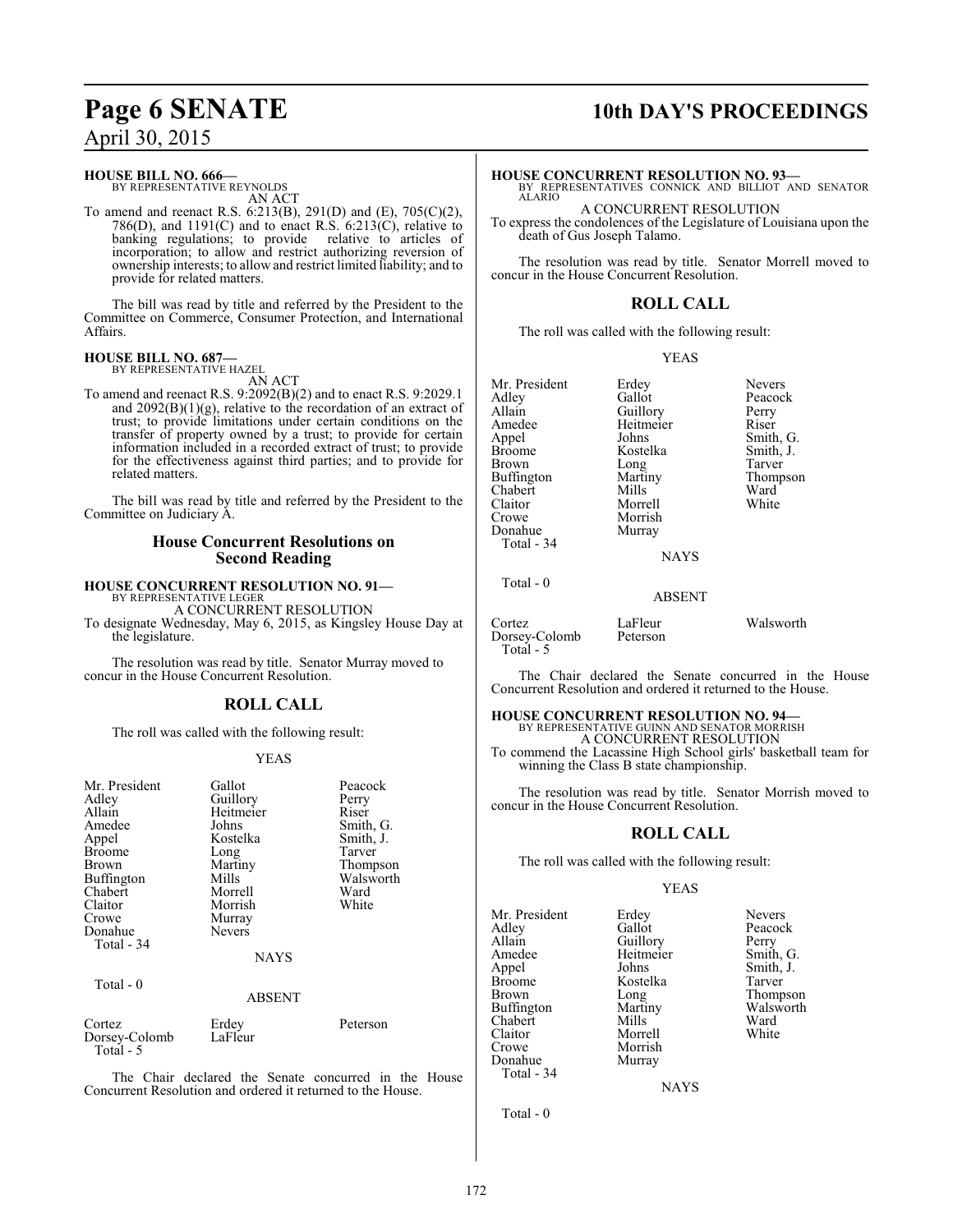## **10th DAY'S PROCEEDINGS Page 7 SENATE**

#### ABSENT

Cortez LaFleur Riser<br>Dorsey-Colomb Peterson Dorsey-Colomb Total - 5

The Chair declared the Senate concurred in the House Concurrent Resolution and ordered it returned to the House.

## **HOUSE CONCURRENT RESOLUTION NO. 95—**

BY REPRESENTATIVE HOFFMANN A CONCURRENT RESOLUTION

To recognize and commend the Smoking Cessation Trust for its dedicated efforts to improve public health in this state.

The resolution was read by title. Senator Walsworth moved to concur in the House Concurrent Resolution.

#### **ROLL CALL**

The roll was called with the following result:

#### YEAS

| Mr. President     | Erdey         | <b>Nevers</b> |
|-------------------|---------------|---------------|
| Adley             | Gallot        | Peacock       |
| Allain            | Guillory      | Perry         |
| Amedee            | Heitmeier     | Riser         |
| Appel             | Johns         | Smith, G.     |
| <b>Broome</b>     | Kostelka      | Smith, J.     |
| Brown             | Long          | Tarver        |
| <b>Buffington</b> | Martiny       | Thompson      |
| Chabert           | Mills         | Walsworth     |
| Claitor           | Morrell       | Ward          |
| Crowe             | Morrish       | White         |
| Donahue           | Murray        |               |
| <b>Total - 35</b> |               |               |
|                   | <b>NAYS</b>   |               |
| Total - 0         |               |               |
|                   | <b>ABSENT</b> |               |
|                   |               |               |

| Cortez        | LaFleur  |
|---------------|----------|
| Dorsey-Colomb | Peterson |
| Total - 4     |          |

The Chair declared the Senate concurred in the House Concurrent Resolution and ordered it returned to the House.

#### **HOUSE CONCURRENT RESOLUTION NO. 96—**

BY REPRESENTATIVES LOPINTO, HENRY, AND LEGER AND SENATOR MARTINY A CONCURRENT RESOLUTION

To designate Monday, May 4, 2015, as Kehoe-France School Day in the state of Louisiana.

The resolution was read by title. Senator Appel moved to concur in the House Concurrent Resolution.

#### **ROLL CALL**

The roll was called with the following result:

#### YEAS

| Mr. President | Erdey     | <b>Nevers</b> |
|---------------|-----------|---------------|
| Adley         | Gallot    | Peacoc        |
| Allain        | Guillory  | Perry         |
| Amedee        | Heitmeier | Riser         |
| Appel         | Johns     | Smith,        |
| <b>Broome</b> | Kostelka  | Smith,        |
| Brown         | Long      | Tarver        |
| Buffington    | Martiny   | Thomp         |
| Chabert       | Mills     | Walswo        |
| Claitor       | Morrell   | Ward          |
|               |           |               |

Peacock ry Perry<br>eier Riser Smith, G.<br>Smith, J. Smith, J. Tarver v Thompson Walsworth<br>Ward

# April 30, 2015

| Morrish<br>Murray | White |
|-------------------|-------|
| <b>NAYS</b>       |       |
| <b>ABSENT</b>     |       |
|                   |       |

Cortez LaFleur<br>Dorsey-Colomb Peterson Dorsey-Colomb Total - 4

The Chair declared the Senate concurred in the House Concurrent Resolution and ordered it returned to the House.

**HOUSE CONCURRENT RESOLUTION NO. 97—**<br>BY REPRESENTATIVE JEFFERSON AND SENATOR GALLOT<br>A CONCURRENT RESOLUTION To commend the New Living Word High School boys' basketball team upon winning the 2015 Class C state championship.

The resolution was read by title. Senator Gallot moved to concur in the House Concurrent Resolution.

#### **ROLL CALL**

The roll was called with the following result:

Morrish<br>Murray

#### YEAS

Mr. President Erdey Nevers<br>Adley Gallot Peacoc Adley Gallot Peacock Allain Cuillory Perry<br>Amedee Heitmeier Riser Amedee Heitmeier<br>
Appel Johns Appel Johns Smith, G.<br>Broome Kostelka Smith, J. Broome Kostelka Smith,<br>Brown Long Tarver Buffington Martington<br>Chabert Mills Chabert Mills Walsworth<br>Claitor Morrell Ward Claitor Morrell Ward<br>Crowe Morrish White Donahue Total - 35

Long Tarver<br>
Martiny Thompson

## NAYS

ABSENT

Total - 0

Cortez LaFleur<br>Dorsev-Colomb Peterson Dorsey-Colomb Total - 4

The Chair declared the Senate concurred in the House Concurrent Resolution and ordered it returned to the House.

#### **HOUSE CONCURRENT RESOLUTION NO. 98—** BY REPRESENTATIVE JEFFERSON AND SENATOR WALSWORTH

A CONCURRENT RESOLUTION

To commend the Summerfield High School girls' basketball team upon winning the Class C state championship.

The resolution was read by title. Senator Walsworth moved to concur in the House Concurrent Resolution.

### **ROLL CALL**

The roll was called with the following result:

#### YEAS

| Mr. President | Erdey     | <b>Nevers</b> |
|---------------|-----------|---------------|
| Adley         | Gallot    | Peacock       |
| Allain        | Guillory  | Perry         |
| Amedee        | Heitmeier | Riser         |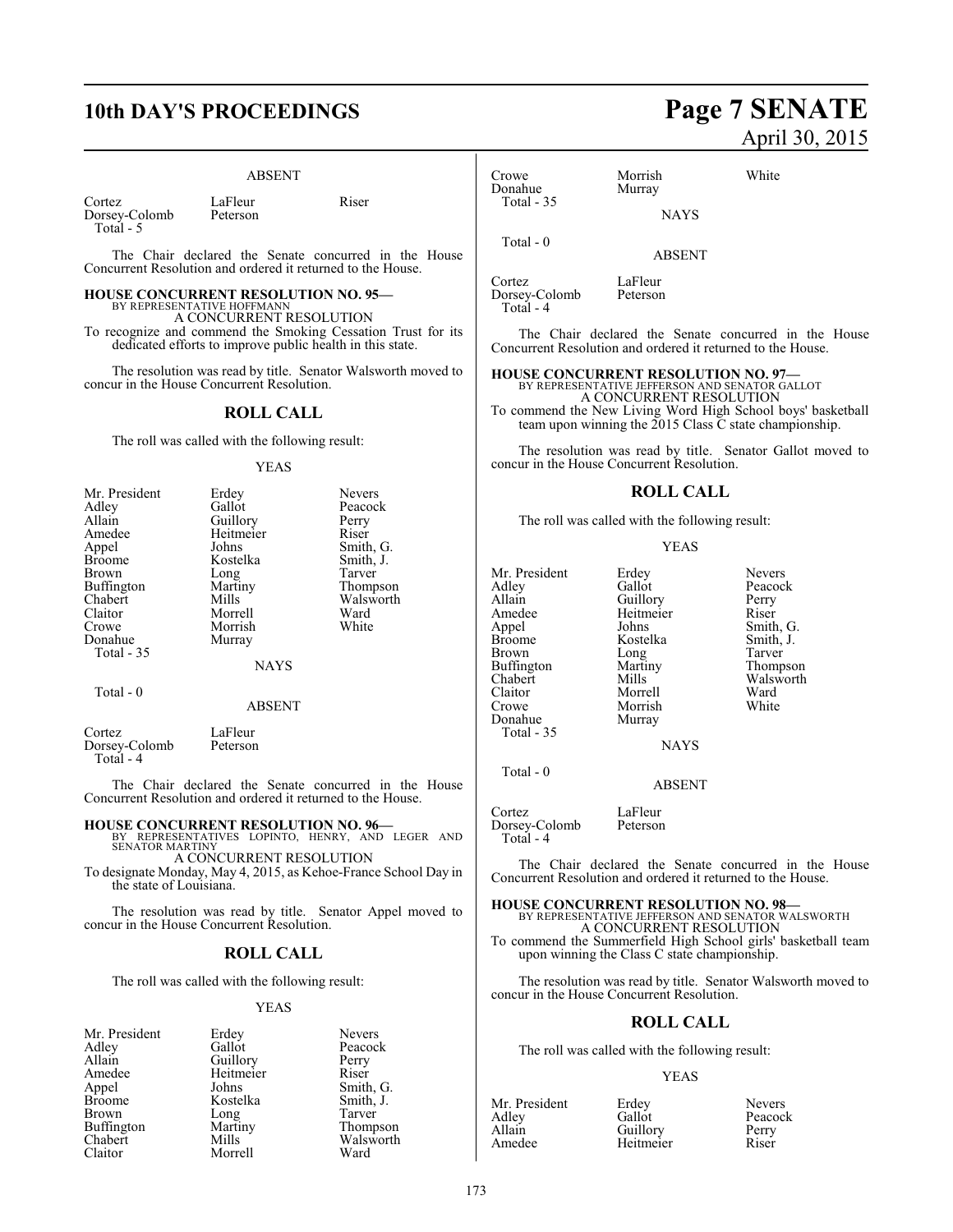Appel Johns Smith, G.<br>Broome Kostelka Smith, J. Broome Kostelka Smith,<br>Brown Long Tarver Brown Long<br>Buffington Martiny Buffington Martiny Thompson<br>Chabert Mills Walsworth Chabert Mills Walsworth<br>Claitor Morrell Ward Claitor Morrell Ward<br>Crowe Morrish White Donahue Murray Total - 35

Morrish

NAYS

Total - 0

ABSENT

Cortez LaFleur<br>Dorsev-Colomb Peterson Dorsey-Colomb Total - 4

The Chair declared the Senate concurred in the House Concurrent Resolution and ordered it returned to the House.

## **HOUSE CONCURRENT RESOLUTION NO. 99—** BY REPRESENTATIVE JEFFERSON AND SENATOR WALSWORTH

A CONCURRENT RESOLUTION

To commend the Haynesville High School football team upon winning the Class 1A state football championship.

The resolution was read by title. Senator Walsworth moved to concur in the House Concurrent Resolution.

### **ROLL CALL**

The roll was called with the following result:

#### YEAS

| Mr. President<br>Adley<br>Allain<br>Amedee<br>Appel<br><b>Broome</b><br><b>Brown</b><br>Buffington<br>Chabert<br>Claitor<br>Crowe<br>Donahue<br>Total - 35 | Erdey<br>Gallot<br>Guillory<br>Heitmeier<br>Johns<br>Kostelka<br>Long<br>Martiny<br>Mills<br>Morrell<br>Morrish<br>Murray<br><b>NAYS</b> | <b>Nevers</b><br>Peacock<br>Perry<br>Riser<br>Smith, G.<br>Smith, J.<br>Tarver<br>Thompson<br>Walsworth<br>Ward<br>White |
|------------------------------------------------------------------------------------------------------------------------------------------------------------|------------------------------------------------------------------------------------------------------------------------------------------|--------------------------------------------------------------------------------------------------------------------------|
| Total - 0                                                                                                                                                  |                                                                                                                                          |                                                                                                                          |

ABSENT

| Cortez        | LaFleur  |
|---------------|----------|
| Dorsey-Colomb | Peterson |
| Total - 4     |          |

The Chair declared the Senate concurred in the House Concurrent Resolution and ordered it returned to the House.

#### **Senate Bills and Joint Resolutions on Second Reading Reported by Committees**

#### **SENATE BILL NO. 86—** BY SENATOR PERRY

AN ACT

To amend and reenact R.S. 42:1119(C)(2), relative to the Code of Governmental Ethics; to provide for the employment of the family of an agency head; to provide for the applicability of the nepotism provision for certain local school board employees; and to provide for related matters.

## **Page 8 SENATE 10th DAY'S PROCEEDINGS**

Reported favorably by the Committee on Senate and Governmental Affairs. The bill was read by title, ordered engrossed and passed to a third reading.

### **SENATE BILL NO. 87—**

BY SENATOR PERRY

AN ACT To amend and reenact the introductory paragraph of R.S. 42:1124.2.1(A), relative to financial disclosure requirements of members of boards and commissions; to provide an exception for members not receiving compensation or per diem; and to provide for related matters.

Reported with amendments by the Committee on Senate and Governmental Affairs.

#### **SENATE COMMITTEE AMENDMENTS**

Amendments proposed by Senate Committee on Senate and Governmental Affairs to Original Senate Bill No. 87 by Senator Perry

### AMENDMENT NO. 1

On page 1, line 11, after "**receiving**" insert "**, or eligible to receive,**"

## AMENDMENT NO. 2

On page 1, line 12, after "**per diem,**" insert "**and serving as a member of a board or commission that has an expenditure authority of less than fifty thousand dollars,**"

On motion of Senator Amedee, the committee amendment was adopted. The amended bill was read by title, ordered engrossed and passed to a third reading.

#### **SENATE BILL NO. 115—**

BY SENATORS MILLS, LAFLEUR AND PEACOCK AN ACT

To amend and reenact R.S. 37:1360.21(A), (B), and (C), 1360.22(1), (5), (7), and (8), 1360.23(G), (H), and (I), 1360.24(A)(3), the introductory paragraph of 1360.29(A), 1360.31, and 1360.32, to enact R.S. 37:1360.29(A)(4) and 1360.38(A)(3) and (4), and to repeal R.S.  $37:1360.23(j)$ , relative to physician assistants; to provide for legislative intent; to amend definitions; to provide for the powers and duties of the Louisiana State Board of Medical Examiners; to provide for licensure; to provide for supervising physician qualifications and registration; to provide for services performed by physician assistants; to provide for assumption of professional liability; to provide for exemption; and to provide for related matters.

Reported with amendments by the Committee on Health and Welfare.

#### **SENATE COMMITTEE AMENDMENTS**

Amendments proposed by Senate Committee on Health and Welfare to Original Senate Bill No. 115 by Senator Mills

#### AMENDMENT NO. 1

On page 2, line 16 after "<del>patients</del>" delete the remainder of the line and line 17 in its entirety and insert "**are health care professionals qualified by academic and clinical education and licensed by the Louisiana State Board of Medical Examiners to provide health care services at the direction and under the supervision of a physician or a group of physicians approved by the board as a supervising physician.**"

#### AMENDMENT NO. 2

On page 3, line 8, after "**professional**" delete the remainder of the line and lines 9 and 10 in their entirety and insert "**qualified by academic and clinical education and licensed by the Louisiana State Board of Medical Examiners to provide health care services at the direction and under the supervision of a physician or a group of physicians approved by the board as a supervising physician.**"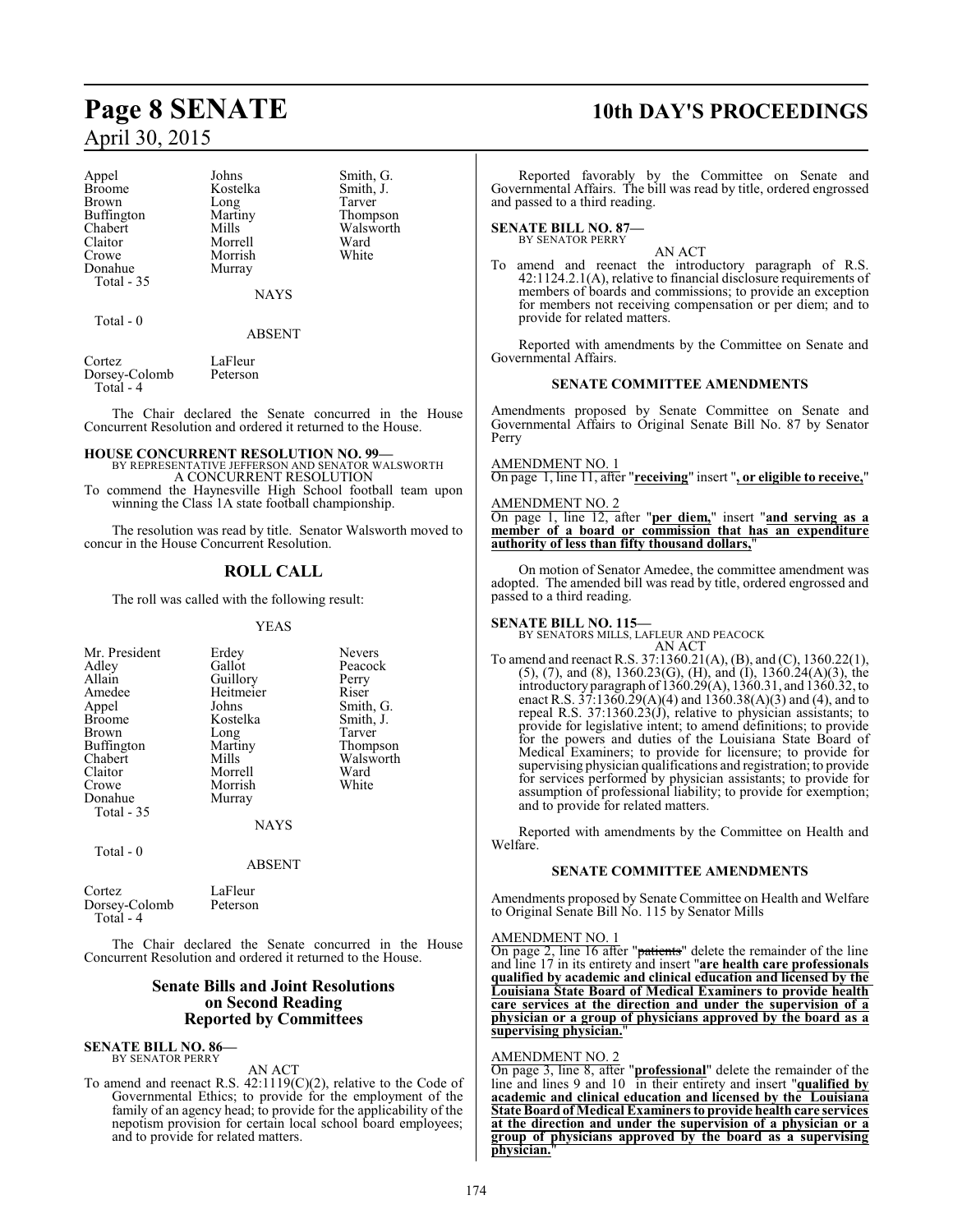## **10th DAY'S PROCEEDINGS Page 9 SENATE**

# April 30, 2015

AMENDMENT NO. 3

On page 5, line 26, change "A." to "A.(1)"

## AMENDMENT NO. 4

On page 6, between lines 11 and 12 insert:

"(2) A physician assistant may inject local anesthetic agents subcutaneously, including digital blocks or apply topical anesthetic agents when delegated to do so by a supervising physician. However, nothing in this Part shall otherwise permit a physician assistant to administer local anesthetics perineurally, pericurally, epidurally, intrathecally, or intravenously unless such physician assistant is a certified registered nurse anesthetist and meets the requirements in R.S. 37:930."

#### AMENDMENT NO. 5

On page 7, line 8, after "**physician**" insert "**except as provided pursuant to R.S. 37:930**"

#### AMENDMENT NO. 6

On page 7, line 9, after "**administered**" insert "**by a physician assistant or a health care professional licensed pursuant to Chapter 12 of this Title**"

On motion of Senator Heitmeier, the committee amendment was adopted. The amended bill was read by title, ordered engrossed and passed to a third reading.

#### **SENATE BILL NO. 143—** BY SENATOR MILLS

AN ACT

To amend and reenact R.S. 40:1046, relative to the therapeutic use of marijuana; to provide for the adoption of rules and regulations relating to the prescribing, dispensing, and producing of marijuana for therapeutic use; to provide for a deadline to adopt rules and regulations; to provide for a report to the legislature; to provide for an effective date; and to provide for related matters.

Reported with amendments by the Committee on Health and Welfare.

#### **SENATE COMMITTEE AMENDMENTS**

Amendments proposed by Senate Committee on Health and Welfare to Original Senate Bill No. 143 by Senator Mills

#### AMENDMENT NO. 1

On page 1, line 5, after "legislature;" insert "to provide for the location of the place of dispensing; to require for the use of the Prescription Monitoring Program; to provide for licensure of a production facility;"

#### AMENDMENT NO. 2

On page 1, lines 9 and 10, delete "; secretary of health and hospitals"

#### AMENDMENT NO. 3

On page 1, line 11, delete "**production and**"

#### AMENDMENT NO. 4

On page 1, line 12, after "**use**" insert "**; the Department of Agriculture and Forestry and the licensure of a production facility**"

#### AMENDMENT NO. 5

On page 1, lines 15, after "**form**" insert "**as permitted by the rules and regulations of the Louisiana Board of Pharmacy**"

#### AMENDMENT NO. 6

On page 1, line 16, after "**inhalation,**" insert "**and raw or crude**"

#### AMENDMENT NO. 7

On page 2, delete lines 1 and 2 and insert "suffering from glaucoma, symptoms resulting from the administration of chemotherapy cancer treatment, and spastic quadriplegia"

#### AMENDMENT NO. 8

On page 2, at the beginning of line 3, delete "**disease or condition**"

AMENDMENT NO. 9

On page 2, delete lines 4 through 6 and insert "**Louisiana State Board of Medical Examiners. The Louisiana State Board of Medical Examiners shall submit to the Senate and House committees on heath and welfare on an annual basis not less than sixty days prior to the beginning of the regular session of the legislature a report as to any additional diseases or medical conditions that should be added to the list of eligible diseases and conditions for prescription.**"

AMENDMENT NO. 10 On page 2, line 13, delete "**production and**"

AMENDMENT NO. 11 On page 2, line 25, after "**dispensing**" insert "**and tracking**"

AMENDMENT NO. 12 On page 3, line 6, delete "**produced and distributed**" and insert "**dispensed**"

AMENDMENT NO. 13 On page 3, line 16, delete "**producers**" and insert "**dispensers**"

AMENDMENT NO. 14 On page 3, line 17, delete "**producers and**"

AMENDMENT NO. 15 On page 3, delete lines 19 through 21

#### AMENDMENT NO. 16

On page 4, between lines 1 and 2, and insert:

"**G. Marijuana, tetrahydrocannabinols, or a chemical derivative of tetrahydrocannabinols prescribed pursuant to this Section shall be dispensed in person from a licensed pharmacy in good standing located in Louisiana.**

**H. A prescriber and dispenser of marijuana, tetrahydrocannabinols, or a chemical derivative of tetrahydrocannabinols pursuant to this Section shall review the patient's information in the Prescription Monitoring Program database prior to the prescribing and dispensing thereof.**

**I. The Louisiana Board of Pharmacy shall develop an annual, nontransferable specialty license for a pharmacy to dispense prescribed marijuana for therapeutic use and shall limit the number of such licenses granted in the state to no more than ten licensees.**

**J. (1) The Department of Agriculture and Forestry shall develop the rules and regulations regarding the production of prescribed therapeutic marijuana and the facility producing therapeutic marijuana.**

**(2) The Department of Agriculture and Forestry shall develop an annual, nontransferable specialty license for the production of prescribed marijuana for therapeutic use and shall limit the number of such licenses granted in the state to no more than one licensee.**

**(3) The Department of Agriculture andForestry shall submit a report to the legislature no later than January 1, 2016, with recommendations on possible fee amounts relative to the provisions of this Section.**"

On motion of Senator Heitmeier, the committee amendment was adopted. The amended bill was read by title, ordered engrossed and passed to a third reading.

**SENATE BILL NO. 144—** BY SENATOR DORSEY-COLOMB AN ACT

To amend and reenact R.S.  $22:1266(D)(3)(d)(i)$  and  $(4)(b)$  and  $1267(C)(3)$  and to enact R.S. 22:1266(M) and 1267(G), relative to the payment of insurance premiums; to provide that certain notices be mailed by an insurer related to the refund of certain premiums; to provide that certain notices be mailed by an insurance premium finance company related to the refund of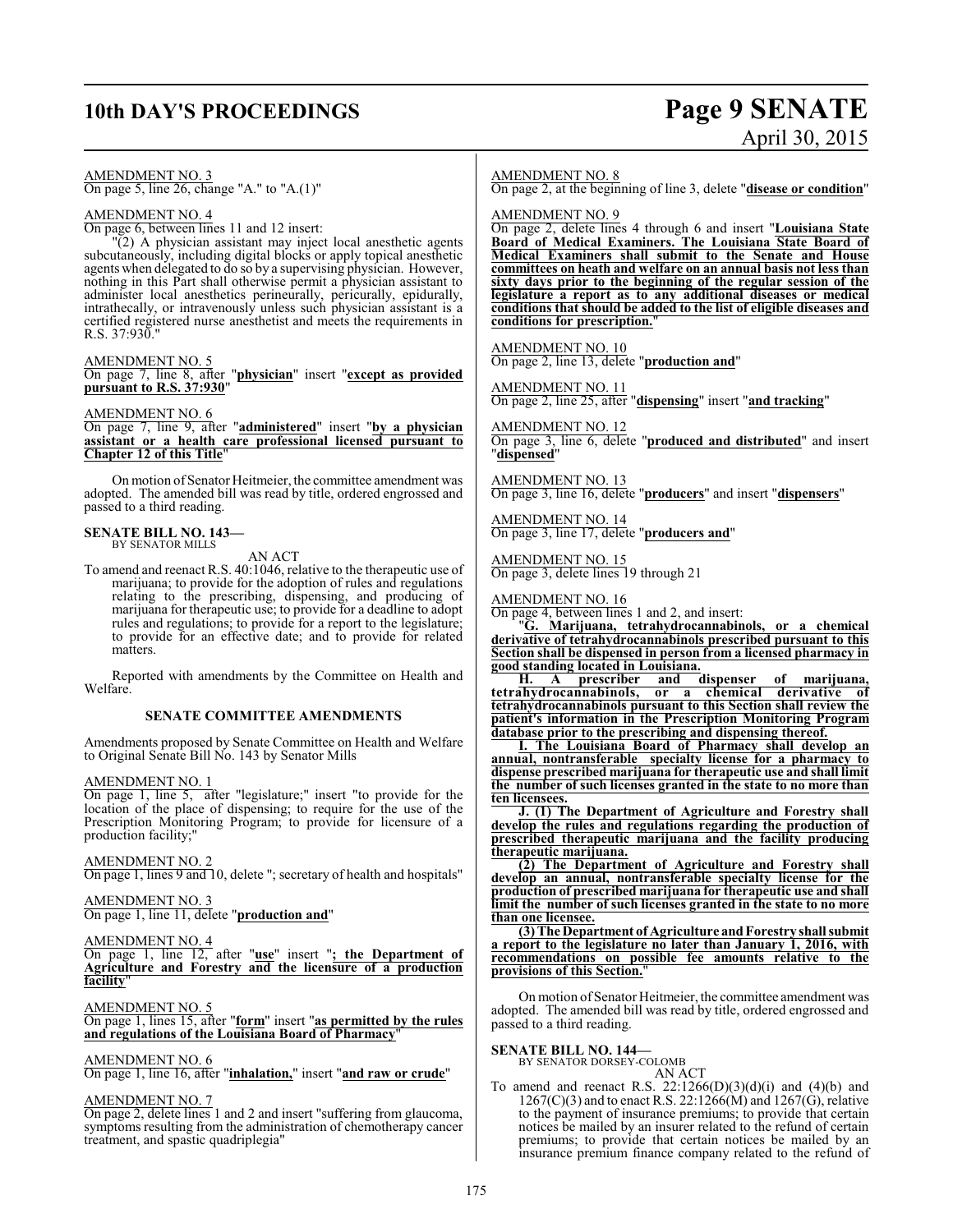## **Page 10 SENATE** 10th DAY'S PROCEEDINGS

certain premiums; to require that an insurance premium finance company cooperate with the Department of Insurance when insurance premiums are paid by an insurance premium finance company related to a consumer or commercial insurance policy; to require an insurance premium finance company to provide for inspection of certain documents related to a consumer or commercial insurance policy that is financed by the insurance premium finance company; to provide for penalties; and to provide for related matters.

Reported with amendments by the Committee on Insurance.

#### **SENATE COMMITTEE AMENDMENTS**

Amendments proposed by Senate Committee on Insurance to Original Senate Bill No. 144 by Senator Dorsey-Colomb

#### AMENDMENT NO. 1

On page 3, at the end of line 5, insert "**is the subject of an investigation as provided in Paragraph (1) in this Subsection that**"

On motion of Senator Morrish, the committee amendment was adopted. The amended bill was read by title, ordered engrossed and passed to a third reading.

#### **SENATE BILL NO. 152—** BY SENATOR LONG

AN ACT

To enact Chapter 24-B of Title 37 of the Louisiana Revised Status of 1950, to be comprised of R.S. 37: 2195.1 through 2195.6, and to repeal R.S. 22:821(B)(30) and Part X of Chapter 5 of Title 22 of the Louisiana Revised Statutes of 1950, comprised of R.S. 22:1806.1 through 1806.9, relative to home service contract providers; to provide for definitions; to provide for requirements of home service contract providers; to provide for fees; to provide for home service contract disclosures; to provide for certain prohibited acts; to provide certain terms, conditions, and procedures; and to provide for related matters.

Reported with amendments by the Committee on Commerce, Consumer Protection, and International Affairs.

#### **SENATE COMMITTEE AMENDMENTS**

Amendments proposed by Senate Committee on Commerce, Consumer Protection and International Affairs to Original Senate Bill No. 152 by Senator Long

#### AMENDMENT NO. 1

On page 1, delete lines 2 and 3 and insert the following:

"To enact Chapter 57 of Title 51 of the Louisiana Revised Statutes of 1950, to be comprised of R.S. 51:3141 through 3146, and to repeal R.S.  $22:821(B)(30)$  and Part X of"

#### AMENDMENT NO. 2

On page 1, delete lines 11 and 12 and insert:

Section 1. Chapter 57 of Title 51 of the Louisiana Revised Statutes of 1950, comprised of R.S. 51:3141 through 3146, is hereby enacted to read as follows:

AMENDMENT NO. 3 On page 1, line 13, change "**24-B**" to "**57**"

AMENDMENT NO. 4 On page 1, line 14, change "**§2195.1.**" to "**§3141.**"

AMENDMENT NO. 5 On page 2, line 17, change "**§2195.2.**" to "**§3142.**"

AMENDMENT NO. 6 On page 2, delete line 23 AMENDMENT NO. 7

On page 2, line 24, change "**(3)**" to "**(2)**"

AMENDMENT NO. 8 On page 2, line 28, change "**(4)**" to "**(3)**"

AMENDMENT NO. 9 On page 3, line 11, change "**(5)**" to "**(4)**"

AMENDMENT NO. 10 On page 3, line 14, change "**(6)**" to "**(5)**"

AMENDMENT NO. 11 On page 3, line 17, change "**(7)**" to "**(6)**"

AMENDMENT NO. 12 On page 3, line 19, change "**(8)**" to "**(7)**"

AMENDMENT NO. 13 On page 3, line 21, change "**(9)**" to "**(8)**"

AMENDMENT NO. 14 On page 3, line 23, change "**(10)**" to "**(9)**"

AMENDMENT NO. 15 On page 4, line 1, change "**§2195.3.**" to "**§3143.**"

AMENDMENT NO. 16 On page 4, delete lines 4 and 5 and insert: "**(1) Registered with the secretary of state and remains in good standing.**"

AMENDMENT NO. 17 On page 4, line 11, change "**board**" to "**secretary of state**"

AMENDMENT NO. 18 On page 4, delete lines 18 and 19 and insert: "**hundred dollars. All fees shall be paid to the secretary of state.**"

AMENDMENT NO. 19 On page 4, line 20, change "**C.(1)**" to "**C.**"

AMENDMENT NO. 20 On page 4, line 23, change "**board**" to "**secretary of state**"

#### AMENDMENT NO. 21

On page 4, delete lines 24 through 29 and on page 5 delete lines 1 through 4 and insert: "dollars. All fees shall be paid to the through 4 and insert: "dollars. **secretary of state.**"

AMENDMENT NO. 22 On page 5, line 5, change "**board**" to "**secretary of state**"

AMENDMENT NO. 23 On page 5, line 10, change "**board**" to "**secretary of state**"

AMENDMENT NO. 24 On page 5, line 20, change "**§2195.4.**" to "**§3144.**"

AMENDMENT NO. 25 On page 7, line 7, change "**§2195.5.**" to "**§3145.**"

AMENDMENT NO. 26 On page 7, line 24, change "**§2195.6.**" to "**§3146.**"

On motion of Senator Martiny, the committee amendment was adopted. The amended bill was read by title, ordered engrossed and passed to a third reading.

## **SENATE BILL NO. 156—** BY SENATOR MARTINY

AN ACT

To enact R.S. 37:695.1, relative to engineers; to provide for powers and duties of the Louisiana Professional Engineering and Land Surveying Board; to provide for qualifications; to provide for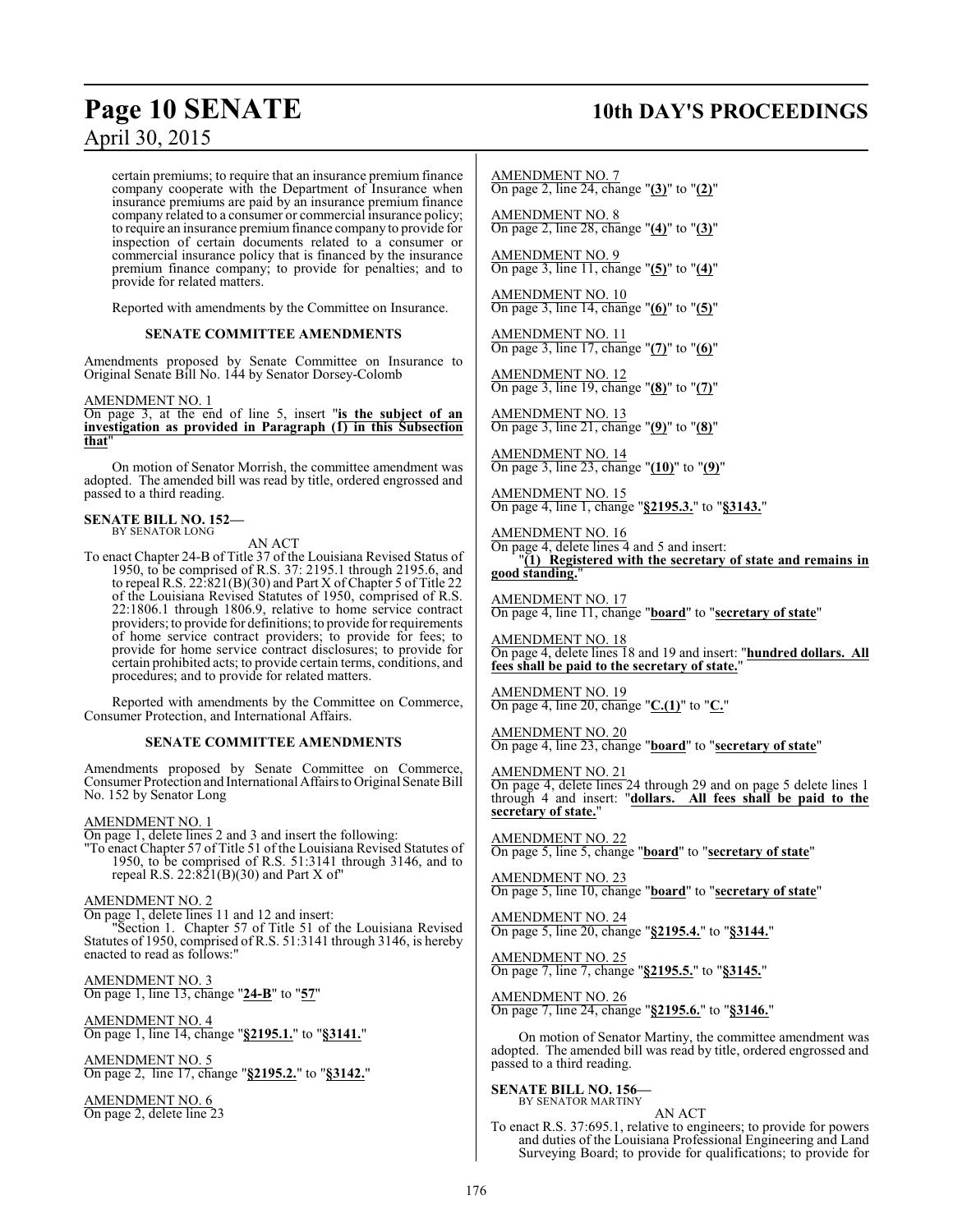## **10th DAY'S PROCEEDINGS Page 11 SENATE**

#### waivers of certain requirements; to provide certain procedures and conditions; and to provide for related matters.

Reported with amendments by the Committee on Commerce, Consumer Protection, and International Affairs.

#### **SENATE COMMITTEE AMENDMENTS**

Amendments proposed by Senate Committee on Commerce, Consumer Protection and International Affairs to Original Senate Bill No. 156 by Senator Martiny

#### AMENDMENT NO. 1

On page 1, delete lines 9 through 17 and on page 2, delete lines 1 through 5 and insert the following:

"**A. On and after December 1, 2015, an applicant shall not be required to take the examination in the fundamental engineering subjects if he meets all of the following requirements:**

**(1) Holds an engineering degree. The board shall by rule set forth the types of approved or recognized engineering degrees.**

**(2) Possesses qualifying engineering work experience. The board shall by rule set forth the type and minimum number of years of qualifying engineering work experience and, based upon the level of engineering degree held by the applicant, the requisite work experience required under this Paragraph.**

**(3) Has successfully completed the principles and practice of engineering examination.**

**(4) Holds an active license to engage in the practice of engineering issued to him by proper authority of state, territory, or possession of the United States, or the District of Columbia, or within the past five years from the date of application has held an active license to engage in the practice of engineering issued to him by proper authority of state, territory, or possession of the United States, or the District of Columbia. The board shall by rule set forth the minimum years of engineering licensure in the other jurisdiction.**

**(5) Has no history of disciplinary action and no disciplinary proceeding pending against him by an engineering licensing authority of another state, territory, or possession of the United States, or the District of Columbia.**"

On motion of Senator Martiny, the committee amendment was adopted. The amended bill was read by title, ordered engrossed and passed to a third reading.

#### **SENATE BILL NO. 158—** BY SENATOR HEITMEIER

AN ACT

To enact R.S. 40:1299.48(D), relative to reporting of paid malpractice claims; to provide for annual reporting to legislative committees; to provide for an effective date; and to provide for related matters.

Reported with amendments by the Committee on Health and Welfare.

#### **SENATE COMMITTEE AMENDMENTS**

Amendments proposed by Senate Committee on Health and Welfare to Original Senate Bill No. 158 by Senator Heitmeier

#### AMENDMENT NO. 1

On page 1, lines 9 and 10, delete "**licensing boards of Louisiana health care providers, as defined by R.S. 40:1299.41(A),**" and insert "**executive director of the Patient's Compensation Fund**"

#### AMENDMENT NO. 2

On page 1, delete line 12, and insert "**The report shall include all claims against all health care providers, as defined by R.S. 40:1299.41(A), who have**"

#### AMENDMENT NO. 3

On page 1, line 13, delete "**insurers or self-insurers**" and insert "**the Patient's Compensation Fund**"

On motion of Senator Heitmeier, the committee amendment was adopted. The amended bill was read by title, ordered engrossed and passed to a third reading.

#### **SENATE BILL NO. 172—**

BY SENATOR MORRISH

AN ACT To enact Part C of Chapter 4 of Title 45 of the Louisiana Revised Statutes of 1950, to be comprised of R.S. 45:201.1 through 201.14, relative transportation network companies; to provide for definitions; to provide insurance requirements; to require proof of insurance; to provide for enforcement and penalties for violations; to designate the provisions of R.S. 45:161 through 200 contained in Chapter 4 of Title 45 of the Louisiana Revised Statutes of 1950 as"Part A. Motor Carriers" and to designate the provisions ofR.S. 45:200.1 through 200.17 contained inChapter 4 of Title 45 of the Louisiana Revised Statutes of 1950 as "Part B. Public Passenger Motor Vehicle Responsibility"; and to provide for related matters.

Reported with amendments by the Committee on Insurance.

#### **SENATE COMMITTEE AMENDMENTS**

Amendments proposed by Senate Committee on Insurance to Original Senate Bill No. 172 by Senator Morrish

#### AMENDMENT NO. 1

On page 3, delete lines12 through 29, and on page 4 delete lines 1 through 21, and insert the following:

"**(1) "Bodily injury" includes but is not limited to claims for wrongful death, loss of services, loss of consortium, bystander injury, mental anguish and emotional distress suffered by others.**

**(2) "Digital network" means any online-enabledapplication, software, website or system offered or utilized by a transportation network company that enables the prearrangement of rides with transportation network company drivers.**

**(3) "Personal vehicle" means a vehicle that is used by a transportation network company driver and is owned, leased or otherwise authorized for use by the transportation network company driver. A personal vehicle is not a vehicle subject to Parts A and B of this Chapter or engaged solely in interstate**  $\frac{\text{commerce.}}{(4)}$ 

**(4) "Prearranged ride" means the provision of transportation by a driver to a rider or a person providing items to be transported, beginning when a driver accepts a ride requested by a person through a digital network controlled by a transportation network company, continuing while the driver transports a requesting rider or items to be transported, and ending when the last requesting rider departs or the item to be transported is removed from the personal vehicle. A prearranged ride does not include transportation provided using a vehicle subject to Parts A and B of this Chapter or engaged solely in interstate commerce.**

**(5) "Pre-trip acceptance period" means any period of time during which a driver is logged on to the transportation network company's digital network and is available to receive transportation requests but is not engaged in a prearranged ride as defined in Paragraph (3) of this Section.**

**(6) "Transportation network company" means a person, whether natural or juridical, that uses a digital network to connect transportation network company riders or persons providing itemsfor transportto transportationnetworkcompany drivers who provide prearranged rides. A transportation network company shall not be deemed to control, direct or** manage the personal vehicles or transportation network company **drivers that connect to its digital network, except where agreed to by written contract.**

**(7) "Transportation network company driver" or "driver" means a person who receives connections to potential passengers or providers of items to be transported and related services from a transportation network company in exchange for payment of a fee to the transportation network company, and who uses a personal vehicle to offer or provide a prearranged ride to persons**

# April 30, 2015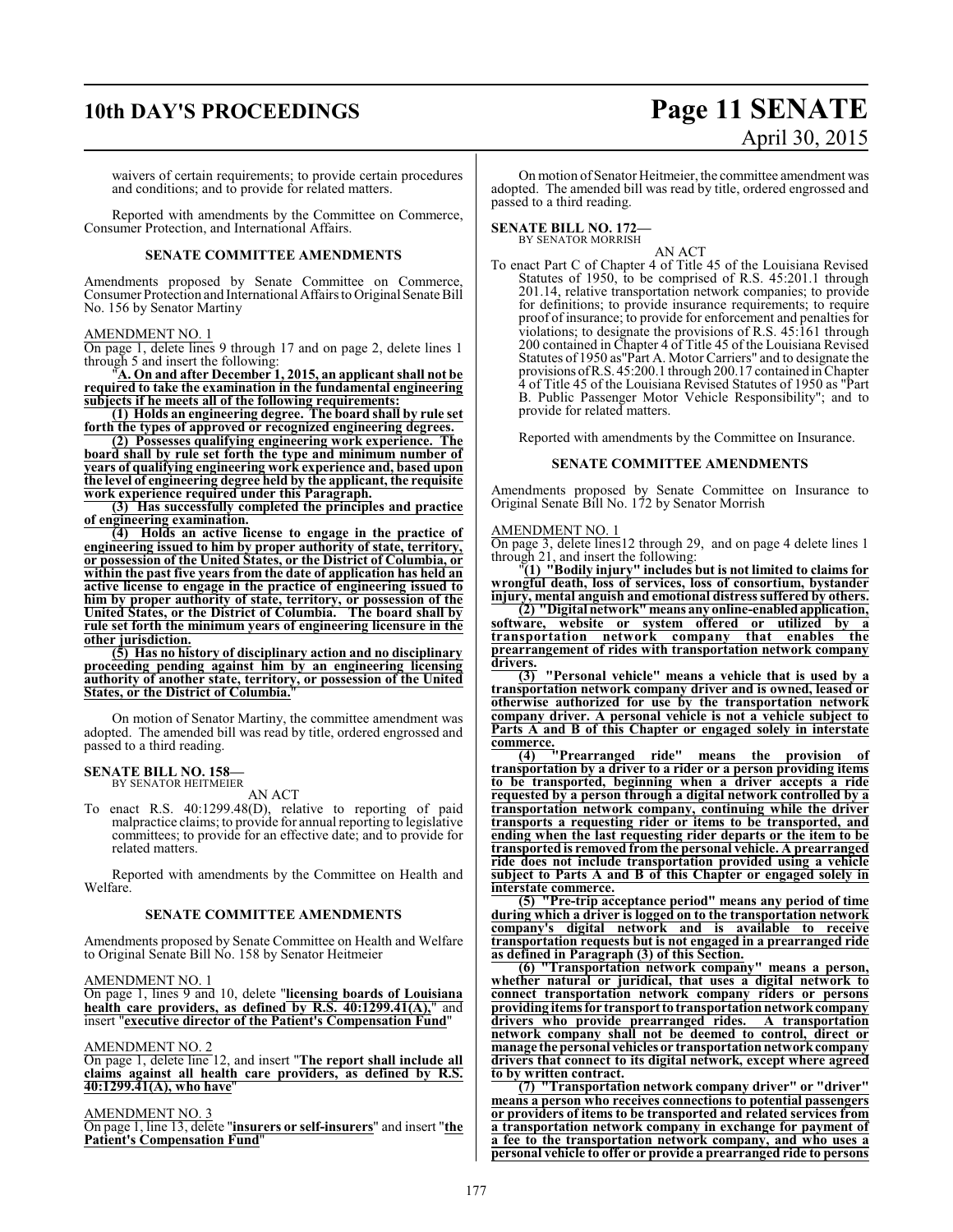## **Page 12 SENATE 10th DAY'S PROCEEDINGS**

April 30, 2015

**upon connection through a digital network controlled by a transportation network company in return for compensation or payment of a fee.**

**(8) "Transportation network company rider" or "rider" means a person who uses a transportation network company's digital network to connect with a transportation network driver who provides prearranged rides to the rider in the driver's personal vehicle between points chosen by the rider. "Rider" also means a person who uses a transportation network company's digital network to connect with a transportation network driver who provides prearranged rides for items provided by the rider and to be transported in the driver's personal vehicle between points chosen by the rider.**

**§201.5. Agreements with drivers; mandatory disclosures; prohibited provision**

**A. The transportation network company shall disclose the following in writing to transportation network company drivers before they are allowed to accept a request for a prearranged ride on the transportation network company's digital network:**

**(1) The insurance coverage, including the types of coverage and the limits for each coverage, which the transportation network company provides while the transportation network company driver uses a personal vehicle in connection with a transportation network company's digital network.**

**(2) That the transportation network company driver's own automobile insurance policy may or may not provide any coverage while the driver is logged on to the transportation network company's digital network during the pre-trip acceptance period or is engaged in a prearranged ride, depending on its terms.** 

#### AMENDMENT NO. 2

On page 4, between lines 25 and 26, insert the following:

"**C. To the extent that any agreement between a transportation network company and a driver or rider, or between a driver and a rider addresses liability, any clause is null that, in advance, excludes or limits the liability of one party for causing bodily injury to the other party.**"

#### AMENDMENT NO. 3

On page 4, delete lines 27 through 29, and on page 5, delete lines 1 through 20, and insert the following:

"**A. A transportation network company driver or a transportation network company on the driver's behalf shall maintain primary automobile insurance that meets the requirements of this Section.** 

**B. Automobile insurance during the pre-trip acceptance period shall:**

**(1) Be in the amount of not less than fifty thousand dollars for death and bodily injury per person, not less than one hundred thousand dollars for death and bodily injury per incident, and not less than twenty-five thousand dollars for property damage.**

**(2) Include uninsured and underinsured motorist coverage to the extent required by R.S. 22:1295.**

**C. Automobile insurance during a prearranged ride shall:**

**(1) Be in the amount of not less than one million dollars for death, bodily injury, and property damage.**

**(2) Include uninsured and underinsured motorist coverage in the amount of not less than one million dollars.**"

### AMENDMENT NO. 4

On page 5, line 22, delete "**transportation network company**" and insert "**policy of**"

### AMENDMENT NO. 5

On page 5, line 24, delete "**participating**" and insert "**transportation network company**"

## AMENDMENT NO. 6

On page 5, line 28, after "**policy**" insert "**of insurance**"

#### AMENDMENT NO. 7

On page 6, line 3, delete "**connection method**" and insert "**digital network**"

AMENDMENT NO. 8

On page 6, delete lines 4 through 9, and insert

"**E. Coverage under an automobile insurance policy maintained by a transportation network company**"

#### AMENDMENT NO. 9

On page 6, line 10, delete "**insurance policy**" and insert "**insurer**"

#### AMENDMENT NO. 10

On page 6, line 11, delete "**insurance policy**" and insert "**insurer**"

#### AMENDMENT NO. 11

On page 6, delete lines 13 through17, and insert the following:

"**F. If insurance maintained by a transportation network company driver to fulfill the insurance requirements of this Section has lapsed or does not provide the coverage required by this Section, the transportation network company shall provide the coverage required by this Section beginning with the first dollar of a claim and shall have the duty to defend such claim.**

**G. A policy of insurance procured pursuant to this Section:**

**(1) Shall recognize that the driver is a transportation network company driver or otherwise uses a personal vehicle to transport riders or items for compensation and covers the driver during the pre-trip acceptance period, a prearranged ride, or both.**

**(2) May be placed with an authorized insurer or with a surplus lines insurer pursuant to R.S. 22:432.**

**(3) Shall be deemed to satisfy the Motor Vehicle Safety Responsibility Law, R.S. 32:851 et seq.**"

#### AMENDMENT NO. 12

On page 6, lines 19 and 20, delete "**the Public Service Commission.**" and insert "**any parish or municipality that requires or requests such a filing.**"

#### AMENDMENT NO. 13

On page 6, delete lines 21 through 29, and on page 7, delete lines 1 through 25, and insert the following:

"**§201.7. Automobile insurance provisions**

**A. (1) Insurers that write automobile insurance in this state may exclude any or all coverage afforded under the policy issued to an owner or operator of a personal vehicle for any loss or injury that occurs while a driver is logged on to a transportation network company's digital network during the pre-trip acceptance period or while a driver is engaged in a prearranged ride. This right to exclude coverage shall apply to any or all coverage in an automobile insurance policy including but not limited to:**

- **(a) Liability coverage for bodily injury.**
- **(b) Liability coverage for property damage.**
- **(c) Uninsured and underinsured motorist coverage.**
- **(d) Medical payments coverage.**
- **(e) Comprehensive physical damage coverage.**
- **(f) Collision physical damage coverage.**

**(2) The exclusions permitted in Subsection A of this Section shall apply notwithstanding any requirement under the Motor Vehicle Safety Responsibility Law, R.S. 32:851 et seq. or other laws. Nothing in this Section implies or requires that a personal automobile insurance policy provide coverage while the driver is logged on to the transportation network company's digital network during the pre-trip acceptance period, while the driver is engaged in a prearranged ride, or while the driver otherwise uses a vehicle to transport passengers or items for compensation.**

**(3) Nothing in this Part shall be deemed to preclude an insurer from providing coverage for the transportation network company driver's vehicle, if it chooses to do so by contract or endorsement.**

**B. (1) Automobile insurers that exclude the coverage described in R.S. 45:201.6 shall have no duty to defend or indemnify any claim expressly excluded thereunder. Nothing in R.S. 45:201.1 through 201.14 shall be deemed to invalidate or limit an exclusion contained in a policy including any policy in use or approved for use in this state prior to the effective date of this Part that excludes coverage for vehicles used to carry**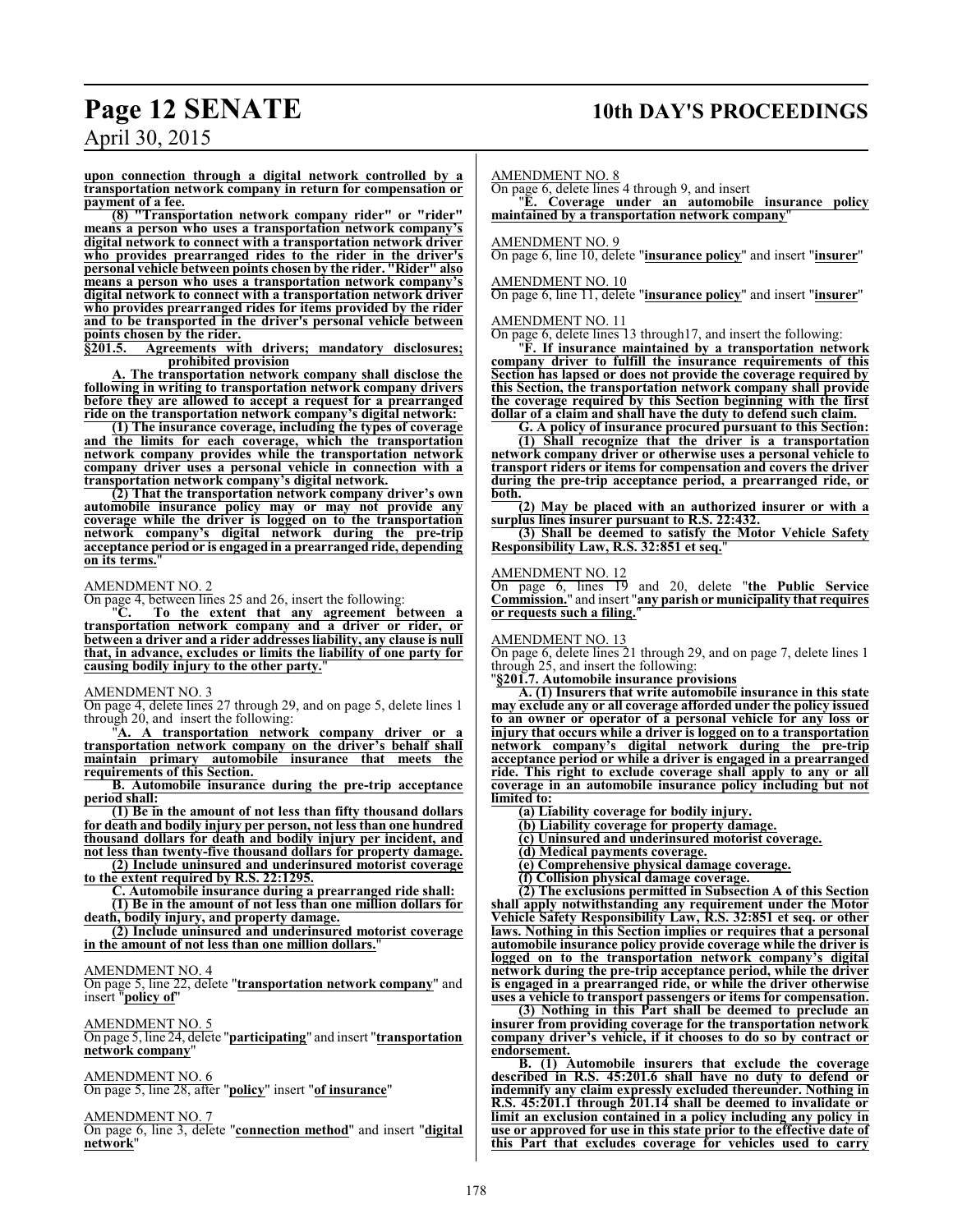# **10th DAY'S PROCEEDINGS Page 13 SENATE** April 30, 2015

**persons or property for a charge or available for hire by the public.**

**(2) An automobile insurer that defends or indemnifies a claim against a driver that is excluded under the terms of its policy shall have a right of contribution against other insurers that provide automobile insurance to the same driver in satisfaction of the coverage requirements of R.S. 45:201.6 at the time of loss.**

**C. If a transportation network company's insurer makes a payment for a claim covered under comprehensive coverage or collision coverage, the transportation network company shall cause its insurer to issue the payment directly to the repair facility or jointly to the owner of the vehicle and the primary holder of any security interest, privilege, or lien on the covered vehicle. No fine shall result for a violation of this Subsection. §201.8. Cooperation with investigation**

**In a claims coverage investigation, within fourteen days of a request for information, a transportation network company and any insurer potentially providing coverage under R.S. 45:201.6 shall cooperate to facilitate the exchange of relevant information with directly involved parties and any insurer of the transportation network company driver if applicable, including the precise times that a transportation network company driver logged on and off of the transportation network company's digital network in the twelve-hour period immediately preceding and in the twelve-hour period immediately following the accident and disclose to one another a clear description of the coverage, exclusions, and limits provided under any automobile insurance** maintained under R.S. 45:201.6.

On motion of Senator Morrish, the committee amendment was adopted. The amended bill was read by title, ordered engrossed and passed to a third reading.

## **SENATE BILL NO. 173—** BY SENATOR HEITMEIER

AN ACT

To enact R.S. 22:1055, relative to morbid obesity; to provide for health insurance coverage for the treatment of morbid obesity; to provide for definitions; to provide for an effective date; and to provide for related matters.

Reported with amendments by the Committee on Insurance.

#### **SENATE COMMITTEE AMENDMENTS**

Amendments proposed by Senate Committee on Insurance to Original Senate Bill No. 173 by Senator Heitmeier

#### AMENDMENT NO. 1

On page 1, delete lines 13 through 17, and on page 2, delete line 1, and insert the following:

"**(2) "Morbid obesity" means the condition that exists when a person has a body mass index greater than forty kilograms per meter squared and also has the two comorbidity factors of diabetes and hypertension.**"

#### AMENDMENT NO. 2

On page 2, delete lines 2 through 14, and insert the following:

"**B.(1) Any group insurance plan providing comprehensive major medical benefits which is issued or renewed in this state on or after October 1, 2015, or notwithstanding the provisions of R.S. 22:1106, any prepaid entity that participates in the Louisiana Medicaid Program shall provide coverage for the medically necessary expenses of the diagnosis and treatment of morbid obesity as defined in this Section, including but not limited to bariatric surgery, physician office visits, health and behavior assessments, nutrition education, patient selfmanagement education training, and therapeutic exercises.**"

#### AMENDMENT NO. 3

On page 2, after line 19, insert the following:

"**(3) Notwithstanding any provision of law to the contrary, the fee schedule used for the payment of services associated with**

**the treatment of morbid obesity shall be the same as the fee schedule used by the Louisiana Medicaid Bayou Health program**

**C. The Heads Up Program which operates as a partnership between the Office of Group Benefits and the Pennington Biomedical Research Center, shall seek to expand its number of participants from one hundred per year to three hundred per year by the year 2018.**"

On motion of Senator Morrish, the committee amendment was adopted. The amended bill was read by title, ordered engrossed and recommitted to the Committee on Finance.

#### **SENATE BILL NO. 190—**

BY SENATORS CLAITOR AND ADLEY AN ACT

To amend and reenact R.S. 44:5, relative to public records; to provide for the application of public records law to records of the office of the governor; to provide for exceptions; and to provide for related matters.

Reported with amendments by the Committee on Senate and Governmental Affairs.

#### **SENATE COMMITTEE AMENDMENTS**

Amendments proposed by Senate Committee on Senate and Governmental Affairs to Original Senate Bill No. 190 by Senator Claitor

#### AMENDMENT NO. 1

On page 2, line 17, after "**disclosure**" insert "**.**" and delete the remainder of the line and delete lines 18 through 21.

#### AMENDMENT NO. 2

On page 4, delete lines 12 through 16, and insert the following: "Section 2. This Act shall become effective on January 11, 2016; if vetoed by the governor and subsequently approved by the legislature, this Act shall become effective on January 11, 2016, or on the day following such approval by the legislature, whichever is later.'

On motion of Senator Amedee, the committee amendment was adopted. The amended bill was read by title, ordered engrossed and passed to a third reading.

#### **SENATE BILL NO. 207—** BY SENATOR RISER

AN ACT

To amend and reenact R.S. 18:1400.2(A), the introductory paragraph of  $(B)(1)$ , and  $(C)(1)$ , and 1400.8, relative to election costs; to provide for the paying of certain election expenses incurred by a registrar of voters; to provide for an effective date; and to provide for related matters.

Reported favorably by the Committee on Senate and Governmental Affairs. The bill was read by title, ordered engrossed and recommitted to the Committee on Finance.

## **SENATE BILL NO. 216—** BY SENATOR MORRISH

AN ACT To amend and reenact R.S. 22:3, 32(C), the introductory paragraph of R.S. 22:33(A), R.S. 36:681(C)(1), 687, 691.1, 692, 694, and 696(A),  $(B)(1)(a)$  and  $(b)$ , and  $(C)$ , to enact R.S. 22:31(C) and (D), and to repeal R.S. 22:31(6), 32(D) and (E), and R.S.  $36:696(B)(1)(e)$ , relative to the Louisiana Department of Insurance; to provide for the composition of the department; to provide relative to the division of minority affairs and the Advisory Committee on Equal Opportunity; to provide with respect to the deputy commissioner for consumer services; to provide relative to the office of health, life and annuity; to provide with respect to the deputy commissioner for consumer advocacy; and to provide for related matters.

Reported with amendments by the Committee on Insurance.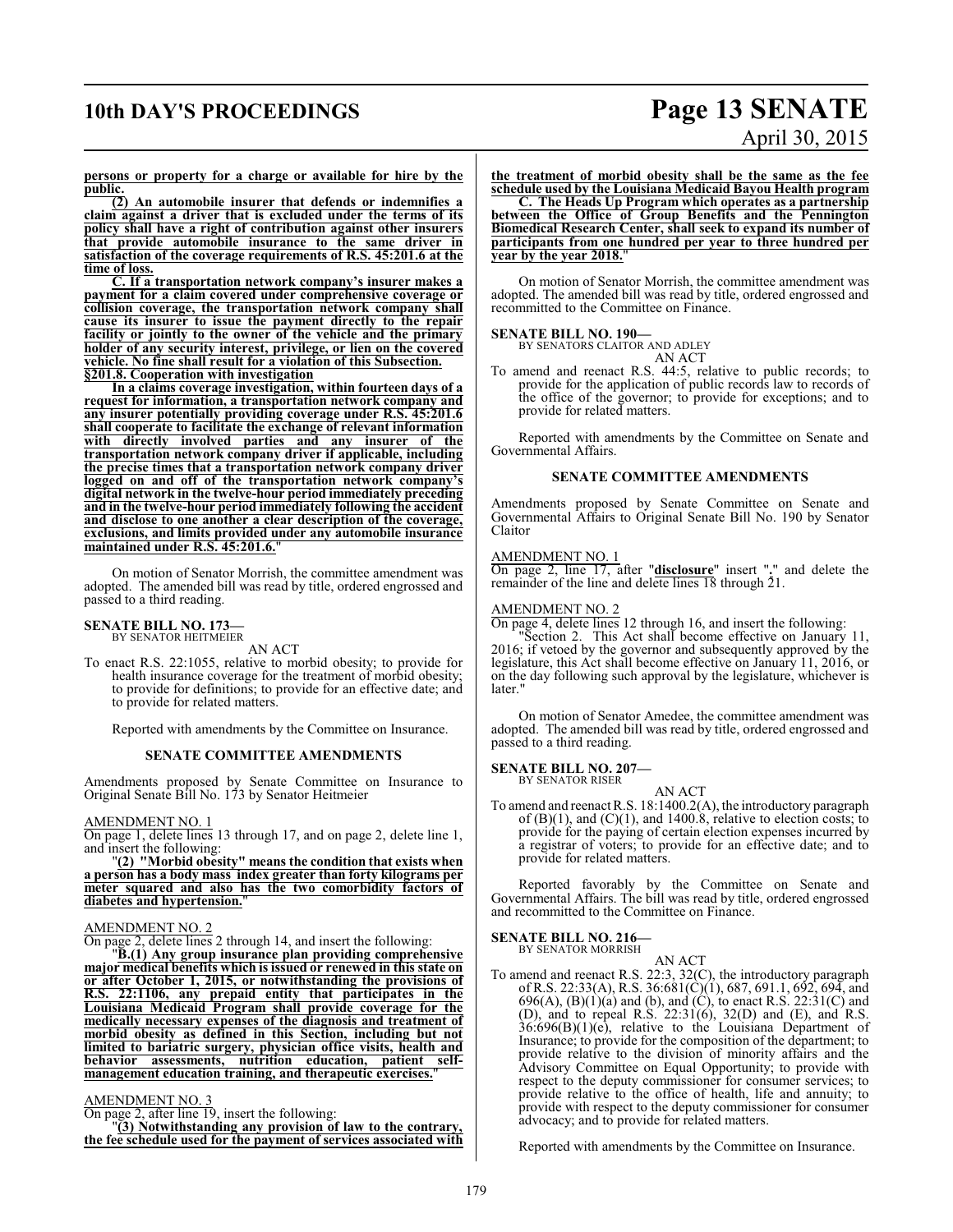## **Page 14 SENATE 10th DAY'S PROCEEDINGS**

#### **SENATE COMMITTEE AMENDMENTS**

Amendments proposed by Senate Committee on Insurance to Original Senate Bill No. 216 by Senator Morrish

AMENDMENT NO. 1 On page 2, line 9, change "minority affairs" to "**diversity and opportunity**"

AMENDMENT NO. 2 On page 2, line 11, change "**minority affairs**" to "**diversity and opportunity**"

AMENDMENT NO. 3 On page 2, line 13, delete "**of minority affairs**"

AMENDMENT NO. 4 On page 2, line 16, delete "**of minority affairs**"

AMENDMENT NO. 5 On page 2, line 17, delete "**of minority affairs**"

AMENDMENT NO. 6 On page 2, line 22, change "**minority affairs**" to "**diversity and opportunity**"

AMENDMENT NO. 7 On page 2, line 23, change "**of whom**" to "**who**" and delete "**at that time**"

AMENDMENT NO. 8 On page 3, line 12, change "**minority affairs**" to "**diversity and opportunity**"

AMENDMENT NO. 9 On page 4, line 2, after "advocacy" delete the comma"," and insert "**and diversity, the assistant commissioner of diversity and opportunity,**"

AMENDMENT NO. 10 On page 4, line 25, delete "**responsible for**"

AMENDMENT NO. 11 On page 5, line 17, delete "insurance"

AMENDMENT NO. 12 On page 5, line 21, delete "insurance" and insert "**, life, and annuity**" and delete "responsible for"

AMENDMENT NO. 13 On page 5, line 28, after "policy," insert "**approval of life and annuity form filings,**"

AMENDMENT NO. 14 On page 6, line 2, after "advocacy" insert "**and diversity**"

AMENDMENT NO. 15 On page 6, line 3, after "advocacy" insert "**and diversity**"

AMENDMENT NO. 16 On page 6, line 4, after "advocacy" insert "**and diversity**"

AMENDMENT NO. 17 On page 6, line 6, after "advocacy" insert "**and diversity**"

AMENDMENT NO. 18 On page 6, line 13, after "advocacy" insert "**and diversity**"

AMENDMENT NO. 19 On page 6, line 15, after "advocacy" insert "**and diversity**"

AMENDMENT NO. 20 On page 6, line 17, after "advocacy" insert "**and diversity**"

#### AMENDMENT NO. 21

On page 6, line 21, after "advocacy" insert "**and diversity**"

AMENDMENT NO. 22

On page 6, line 24, after "advocacy" insert "**and diversity**"

AMENDMENT NO. 23 On page 6, line 27, after "advocacy" insert "**and diversity**"

AMENDMENT NO. 24 On page 6, line 28, after "advocacy" insert "**and diversity**"

AMENDMENT NO. 25 On page 7, line 1, after "inquiries" insert "and complaints"

AMENDMENT NO. 26

On page 7, delete lines 5 through 15 and insert the following:

"C. The deputy commissioner for consumer advocacy **and diversity** may be terminated without cause shown. A written report of termination shall be compiled by the commissioner of insurance and delivered to the clerk of the House of Representatives and the secretary of **the** Senate at least ten days before the termination and shall be disclosed to the members of the respective houses of the legislature upon request.

**D. The deputy commissioner for consumer advocacy and diversity shall be responsible for the functions of the division of minority affairs within the department. There shall be an assistant commissioner of diversity and opportunity who shall be appointed by the commissioner. The assistant commissioner of diversity and opportunity shall serve at the pleasure of the commissioner and at a salary fixed by the commissioner, which salary shall not exceed the amount approved for the position by the legislature.** 

On motion of Senator Morrish, the committee amendment was adopted. The amended bill was read by title, ordered engrossed and passed to a third reading.

## **SENATE BILL NO. 243—** BY SENATOR JOHN SMITH

AN ACT To amend and reenact R.S.  $32:1261(A)(1)(t)$ , relative to warranty repairs; to provide for the operation of satellite warranty and repair centers; to provide for unauthorized acts; to provide for exceptions; to provide certain terms and conditions; and to provide for related matters.

Reported with amendments by the Committee on Commerce, Consumer Protection, and International Affairs.

#### **SENATE COMMITTEE AMENDMENTS**

Amendments proposed by Senate Committee on Commerce, Consumer Protection and International Affairs to Original Senate Bill No. 243 by Senator John Smith

AMENDMENT NO. 1

On page 2, line 6, after "**rents**" insert "**, maintains,**"

AMENDMENT NO. 2

On page 2, line 7, after "**party.**" insert "**For the purposes of this Subparagraph, "emergency services company or emergency services related company" means a person who operates any vehicle designated and authorized to respond to an emergency. An emergency vehicle includes but is not limited to police and security vehicles, fire and rescue vehicles, medical vehicles, and civil emergency vehicles, including public utility crews dealing with gas, electricity, or water or to repair defective equipment on** a scene.

AMENDMENT NO. 3

On page 2, between lines 18 and 19 insert the following:<br>" $(iy)$  The provisions of Items (ii) and (iii) The provisions of Items (ii) and (iii) of this **Subparagraph shall not apply to manufacturers who authorize fleet owners whose commercial vehicles are used for the**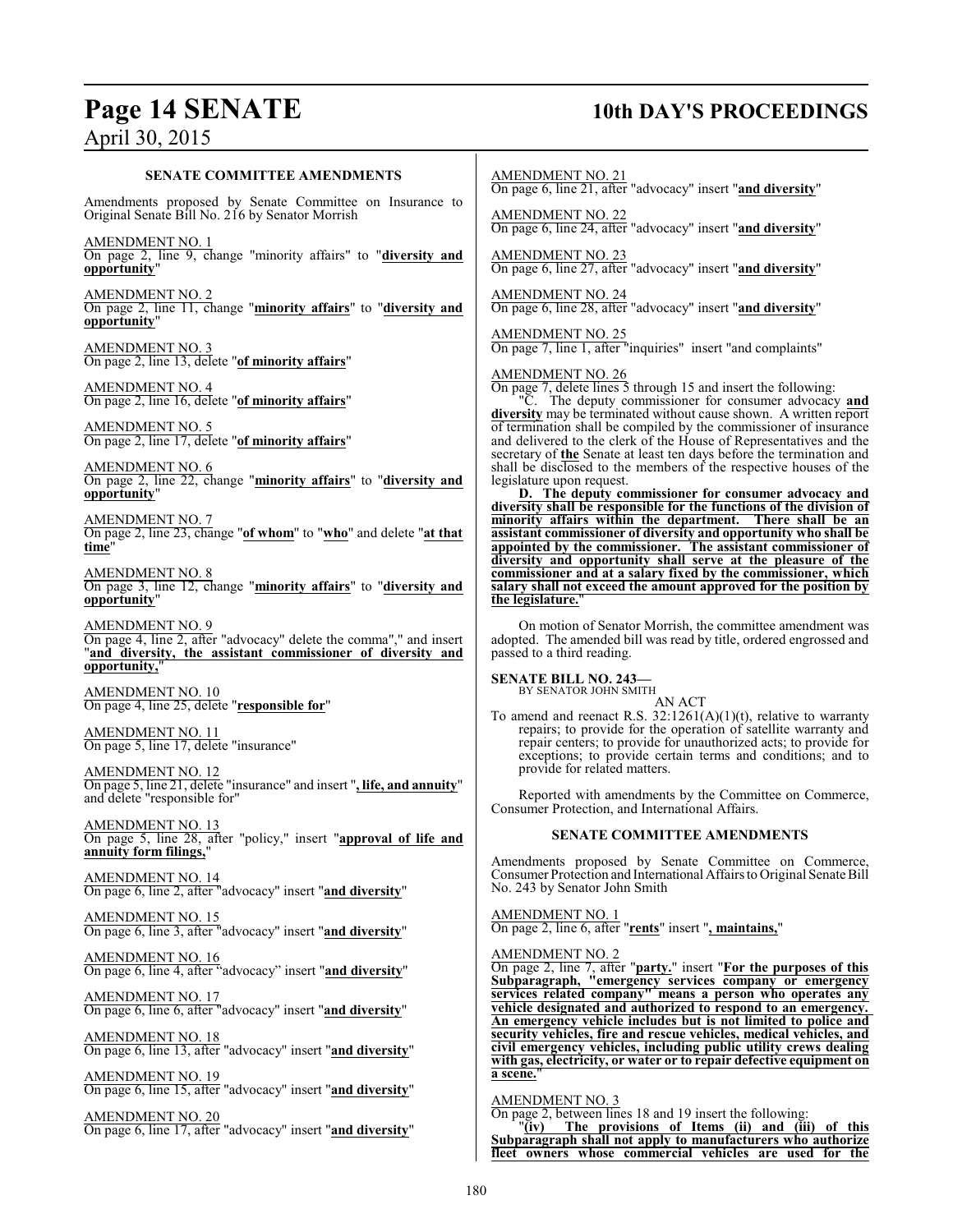## **10th DAY'S PROCEEDINGS Page 15 SENATE**

# April 30, 2015

#### **movement of property, freight, or goods in intrastate or interstate commerce.**"

AMENDMENT NO. 4

On page 2, line 19, change "**(iv)**" to "**(v)**" and delete "**direct**"

#### AMENDMENT NO. 5

On page 2, between lines 21 and 22 insert the following:

"**(vi) A repair facility of a fleet owner authorized under this Subparagraph to perform warranty repairs shall not be deemed a satellite warranty and repair center as defined in R.S. 32:1252 and shall not be required to be licensed by the commission pursuant to R.S. 32:1254.**"

On motion of Senator Martiny, the committee amendment was adopted. The amended bill was read by title, ordered engrossed and passed to a third reading.

#### **SENATE BILL NO. 273—** BY SENATOR PERRY

AN ACT

To repeal R.S. 25:214.4(C), relative to the additional member of the Vermilion Parish Library Board of Control; to repeal the confirmation requirement of the board member; and to provide for related matters.

Reported favorably by the Committee on Senate and Governmental Affairs. The bill was read by title, ordered engrossed and passed to a third reading.

#### **Senate Bills and Joint Resolutions on Third Reading and Final Passage**

#### **Bagneris Rule**

Senator Thompson moved to invoke the rules to temporarily pass over controversial Senate Bills on Third Reading and Final Passage with the intention of taking them up later, in their regular order.

Without objection, so ordered.

#### **SENATE BILL NO. 30—** BY SENATOR KOSTELKA

AN ACT

To enact R.S. 14:69(E), relative to the crime of illegal possession of stolen things; to provide relative to exemptions from prosecution for certain persons under certain circumstances; and to provide for related matters.

The bill was read by title. Senator Kostelka moved the final passage of the bill.

#### **ROLL CALL**

The roll was called with the following result:

#### YEAS

| Mr. President | Erdey     | <b>Nevers</b> |
|---------------|-----------|---------------|
| Adley         | Gallot    | Peacock       |
| Allain        | Guillory  | Perry         |
| Amedee        | Heitmeier | Riser         |
| Appel         | Johns     | Smith, G.     |
| <b>Broome</b> | Kostelka  | Tarver        |
| Brown         | Long      | Thompson      |
| Buffington    | Martiny   | Walsworth     |
| Chabert       | Mills     | Ward          |
| Claitor       | Morrell   | White         |
| Crowe         | Morrish   |               |
| Donahue       | Murray    |               |
| Total - 34    |           |               |
|               |           |               |

|--|--|--|--|--|

| Total $-0$                           | <b>ABSENT</b>       |           |
|--------------------------------------|---------------------|-----------|
| Cortez<br>Dorsey-Colomb<br>Total - 5 | LaFleur<br>Peterson | Smith, J. |

The Chair declared the bill was passed and ordered it sent to the House. Senator Kostelka moved to reconsider the vote by which the bill was passed and laid the motion on the table.

**SENATE BILL NO. 36—** BY SENATORS AMEDEE, CHABERT, JOHNS, MORRELL AND GARY **SMITH** AN ACT

To amend and reenact Code of Criminal Procedure Article 327.1 and  $335.1(A)(1)(a)$  and (c), R.S.  $14:79(A)(1)(a)$  and (E), and R.S. 46:2136.2(A) and (B), and to enact Chapter 28-D of Title 46 of the Louisiana Revised Statutes of 1950, to be comprised of R.S. 46:2181 through 2191, relative to protective orders; to provide for sexual assault protective orders; to provide relative to procedures for obtaining a sexual assault protective order; to provide definitions; to provide penalties; to provide relative to the Louisiana Protective Order Registry; to provide relative to the crime of violation of protective orders; to provide relative to protective orders as bail restrictions; and to provide for related matters.

#### **Floor Amendments**

Senator Martiny sent up floor amendments.

#### **SENATE FLOOR AMENDMENTS**

Amendments proposed by Senator Martiny on behalf of the Legislative Bureau to Engrossed Senate Bill No. 36 by Senator Amedee

AMENDMENT NO. 1

On page 5, line 26, following "**Control**" and before "**,**" insert "**and Prevention**"

#### AMENDMENT NO. 2

On page 6, line 4, following "**proving**" and before "**beyond**" change "**the case**" to "**guilt**"

AMENDMENT NO. 3 On page 6, line 25, following "**includes**" and before "**but**" delete "**,**"

AMENDMENT NO. 4 On page 10, line 24, following "**incompetent**" and before "**relief**" change "**, which**" to "**. Such**"

AMENDMENT NO. 5 On page 10, line 27, following "**matter**" and before "**and**" insert "**,**"

AMENDMENT NO. 6 On page 13, line 6, following "**the**" and before "**court**" insert "**issuing**"

AMENDMENT NO. 7

On page 14, line 10, following "**BY**" before "**FOR**" change "**CONFINEMENT IN JAIL**" to "**IMPRISONMENT IN PARISH JAIL**"

AMENDMENT NO. 8 On page 14, line 28, following "**engaged**" and before "**any**" change "**in**" to "**by**"

#### AMENDMENT NO. 9

On page 14, line 29, following "**similar**" and before "**,**" insert "**program**"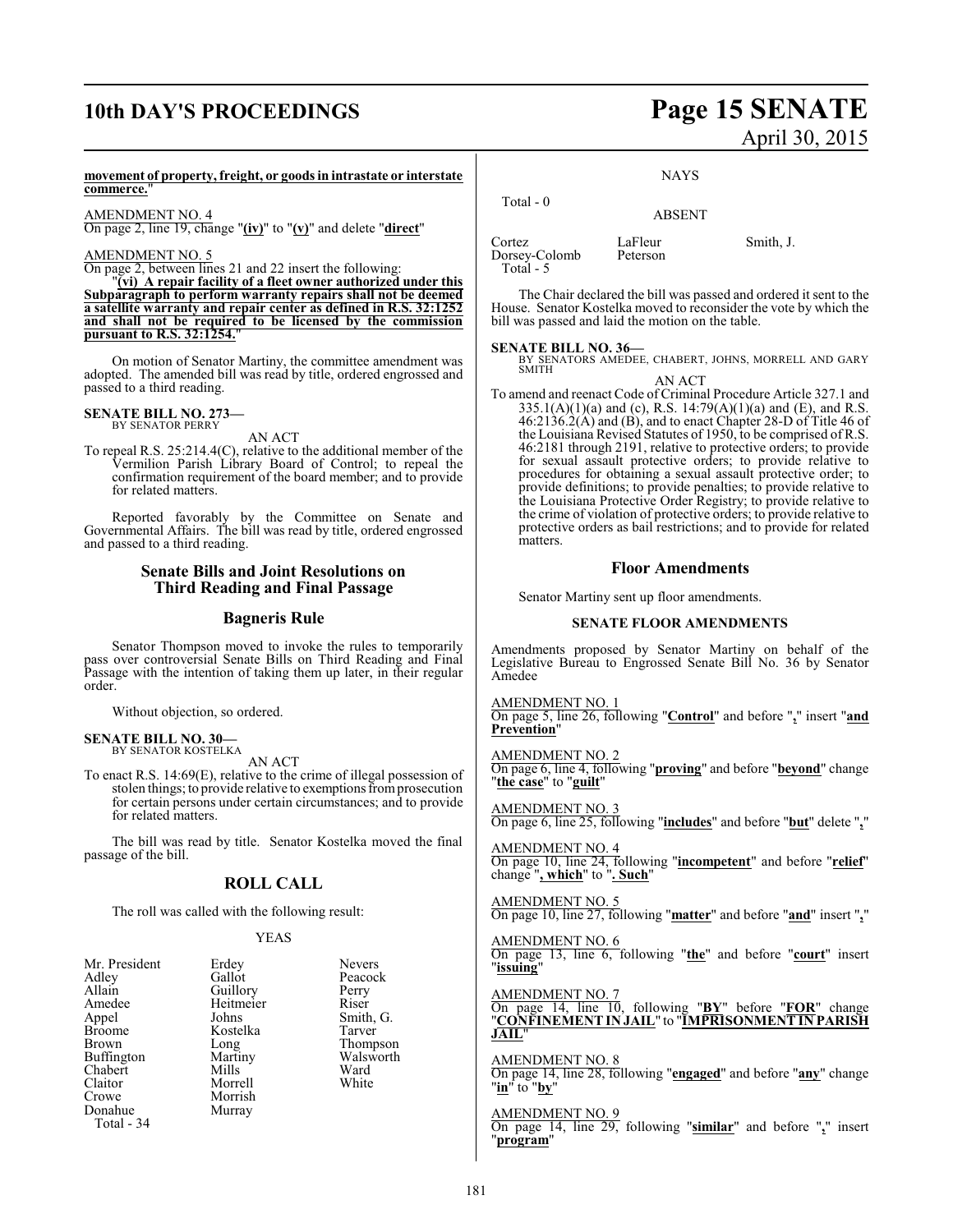# **Page 16 SENATE 10th DAY'S PROCEEDINGS** April 30, 2015

On motion of Senator Martiny, the amendments were adopted.

#### **Floor Amendments**

Senator Amedee proposed the following amendments.

#### **SENATE FLOOR AMENDMENTS**

Amendments proposed by Senator Amedee to Engrossed Senate Bill No. 36 by Senator Amedee

#### AMENDMENT NO. 1

On page 8, line 2, change "**may**" to "**shall**"

On motion of Senator Amedee, the amendments were adopted.

The bill was read by title. Senator Amedee moved the final passage of the amended bill.

#### **ROLL CALL**

The roll was called with the following result:

#### YEAS

| Mr. President | Erdey       | Murray        |
|---------------|-------------|---------------|
| Adley         | Gallot      | <b>Nevers</b> |
| Allain        | Guillory    | Peacock       |
| Amedee        | Heitmeier   | Perry         |
| Appel         | Johns       | Riser         |
| <b>Broome</b> | Kostelka    | Smith, G.     |
| Brown         | LaFleur     | Smith, J.     |
| Buffington    | Long        | Tarver        |
| Chabert       | Martiny     | Thompson      |
| Claitor       | Mills       | Walsworth     |
| Crowe         | Morrell     | Ward          |
| Donahue       | Morrish     | White         |
| Total - 36    |             |               |
|               | <b>NAYS</b> |               |
| Total - 0     |             |               |
|               | ABSENT      |               |

| Cortez    | Dorsey-Colomb | Peterson |
|-----------|---------------|----------|
| Total - 3 |               |          |

The Chair declared the amended bill was passed, ordered reengrossed and sent to the House. Senator Amedee moved to reconsider the vote by which the bill was passed and laid the motion on the table.

#### **SENATE BILL NO. 60—** BY SENATOR KOSTELKA

AN ACT

To amend and reenact the introductory paragraph of R.S. 14:70.1(A) and  $70.1(A)(1)$  and (2), and to enact R.S.  $14:70.1(C)$ , relative to the crime of Medicaid fraud; to provide relative to the elements of Medicaid fraud; to provide relative to venue for Medicaid fraud prosecutions; and to provide for related matters.

The bill was read by title. Senator Kostelka moved the final passage of the bill.

#### **ROLL CALL**

The roll was called with the following result:

#### YEAS

| Mr. President | Erdey     | Murray        |
|---------------|-----------|---------------|
| Adley         | Gallot    | <b>Nevers</b> |
| Allain        | Guillory  | Peacock       |
| Amedee        | Heitmeier | Perry         |
| Appel         | Johns     | Riser         |

| <b>Broome</b><br><b>Brown</b><br><b>Buffington</b><br>Chabert<br>Claitor<br>Crowe<br>Donahue | Kostelka<br>LaFleur<br>Long<br>Martiny<br>Mills<br>Morrell<br>Morrish | Smith, G.<br>Smith, J.<br>Tarver<br>Thompson<br>Walsworth<br>Ward<br>White |
|----------------------------------------------------------------------------------------------|-----------------------------------------------------------------------|----------------------------------------------------------------------------|
| Total - 36                                                                                   | <b>NAYS</b>                                                           |                                                                            |
| Total $-0$                                                                                   | <b>ABSENT</b>                                                         |                                                                            |
| Cortez<br>Total - 3                                                                          | Dorsey-Colomb                                                         | Peterson                                                                   |

The Chair declared the bill was passed and ordered it sent to the House. Senator Kostelka moved to reconsider the vote by which the bill was passed and laid the motion on the table.

## **SENATE BILL NO. 62—**<br>BY SENATOR WARD

AN ACT

To enact R.S. 40:39.1(B)(5), relative to fees for certified copies; to provide relative to the clerks of court in East Feliciana and West Feliciana Parishes; to provide for an additional fee for issuing certified copies of birth certificates and death certificates; and to provide for related matters.

#### **Floor Amendments**

Senator Ward proposed the following amendments.

#### **SENATE FLOOR AMENDMENTS**

Amendments proposed by Senator Ward to Engrossed Senate Bill No. 62 by Senator Ward

AMENDMENT NO. 1 On page 1, line 15, change "**clerk**" to "**clerks**"

AMENDMENT NO. 2 On page 1, line 16, change "**for**" to "**in**"

On motion of Senator Ward, the amendments were adopted.

The bill was read by title. Senator Ward moved the final passage of the amended bill.

#### **ROLL CALL**

The roll was called with the following result:

#### YEAS

Mr. President Gallot Peacock<br>Adley Guillory Perry Adley Guillory Perry Allain Heitmeier<br>Amedee Johns Amedee Johns Smith, G.<br>
Appel LaFleur Smith, J. Appel LaFleur Smith, J.<br>Broome Long Tarver Broome Long<br>Brown Martiny Buffington Mills Walsworth Mills<br>Chabert Morrell Ward Chabert Morrell Ward Claitor Morrish<br>
Donahue Murray Donahue Murray<br>Erdey Nevers Total - 34

Total - 0

Nevers

Martiny Thompson<br>Mills Walsworth

NAYS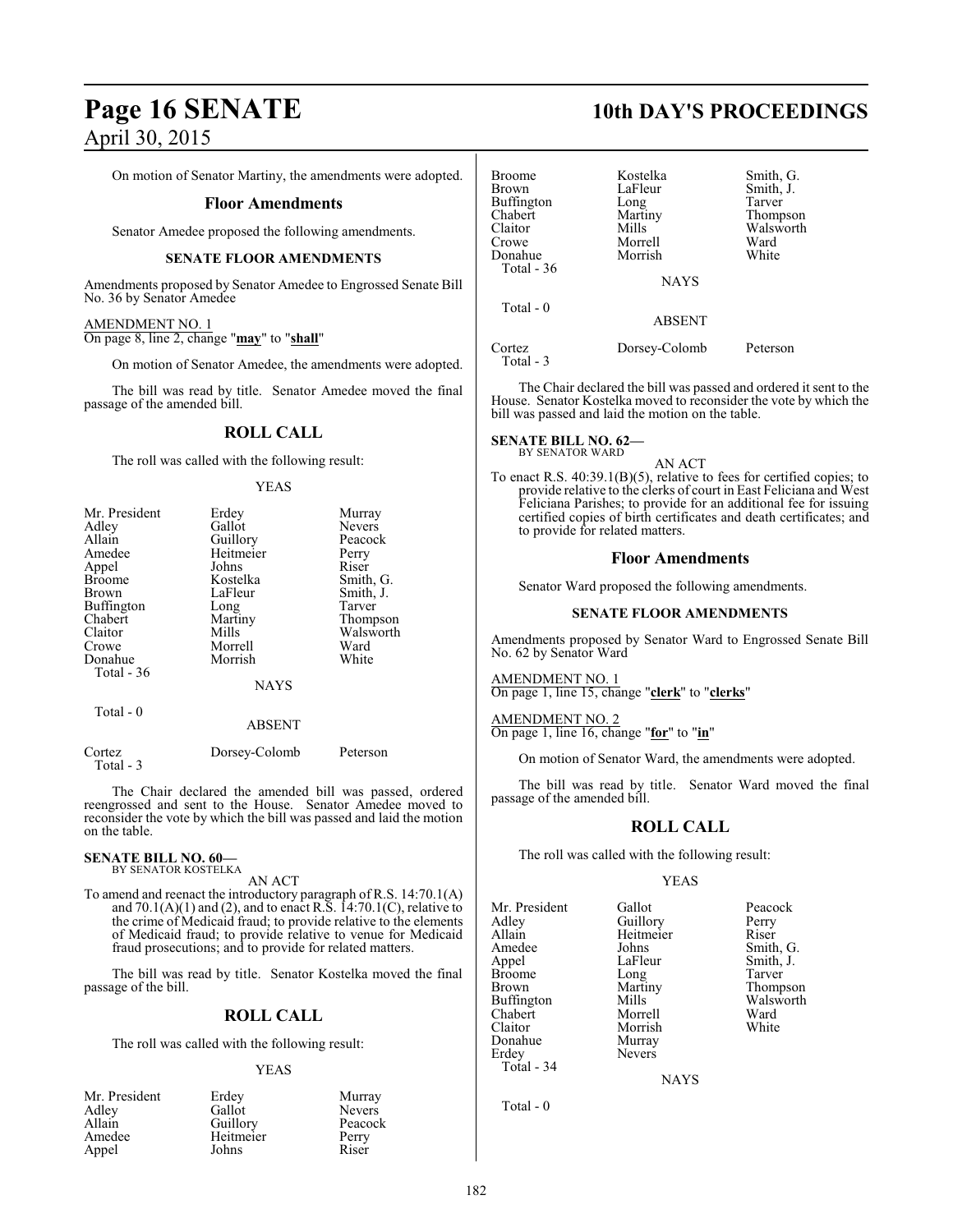## **10th DAY'S PROCEEDINGS Page 17 SENATE**

#### ABSENT

| Cortez |     |  |
|--------|-----|--|
| Crowe  |     |  |
| Total  | - 5 |  |

Dorsey-Colomb Peterson Kostelka

The Chair declared the amended bill was passed, ordered reengrossed and sent to the House. Senator Ward moved to reconsider the vote by which the bill was passed and laid the motion on the table.

#### **Rules Suspended**

Senator Murray asked for and obtained a suspension of the rules to revert to the Morning Hour.

#### **Introduction of Senate Resolutions**

#### **SENATE RESOLUTION NO. 75—**

BY SENATOR BROOME A RESOLUTION

To commend Shirley Lee Davis Holliday upon the celebration of her seventieth birthday.

The resolution was read by title and placed on the Calendar for a second reading.

#### **Introduction of Senate Concurrent Resolutions**

## **SENATE CONCURRENT RESOLUTION NO. 65—** BY SENATOR LONG

A CONCURRENT RESOLUTION

To commend Pat Collins on being named to the 2015 Louisiana Sports Hall of Fame Induction Class.

The resolution was read by title and placed on the Calendar for a second reading.

#### **SENATE CONCURRENT RESOLUTION NO. 66—** BY SENATOR CHABERT

A CONCURRENT RESOLUTION

To memorialize the Congress of the United States to take action against illegal, unreported, and unregulated fishing in Louisiana's sovereign waters by passing H.R. 774, the Illegal, Unreported, and Unregulated Fishing Enforcement Act of 2015.

The resolution was read by title and placed on the Calendar for a second reading.

#### **Message from the House**

#### **ASKING CONCURRENCE IN HOUSE BILLS AND JOINT RESOLUTIONS**

#### April 30, 2015

To the Honorable President and Members of the Senate:

I am directed to inform your honorable body that the House of Representatives has finally passed and asks your concurrence in the following House Bills and Joint Resolutions:

| HB No. 123 | HB No. 131 | HB No. 145 |
|------------|------------|------------|
| HB No. 147 | HB No. 155 | HB No. 173 |

HB No. 181

Respectfully submitted, ALFRED W. SPEER Clerk of the House of Representatives

# April 30, 2015

#### **House Bills and Joint Resolutions on First Reading**

### **HOUSE BILL NO. 123—**

BY REPRESENTATIVE THIBAUT AN ACT

To amend and reenact R.S. 24:513(J)(1)(c)(introductory paragraph), (i)(aa) and (bb), (ii), and (v)(aa) and (3), relative to audits; to provide relative to the threshold amount for certain audit requirements; and to provide for related matters.

The bill was read by title and placed on the Calendar for a second reading.

#### **HOUSE BILL NO. 131—**

BY REPRESENTATIVE BERTHELOT AN ACT

To amend and reenact R.S. 18:1300.13(B)(2), relative to public officers who have been recalled and removed from office; to provide that certain public officers who have been recalled and removed from office are ineligible to become candidates in certain elections; and to provide for related matters.

The bill was read by title and placed on the Calendar for a second reading.

# **HOUSE BILL NO. 145—** BY REPRESENTATIVE BURFORD

AN ACT

To enact R.S. 40:1502.16, relative to the assessment of service charges by the governing authority of DeSoto Parish Fire Protection District No. 3; to authorize such service charges, subject to voter approval; to provide with respect to the collection of the service charges and the enforcement of the collection; and to provide for related matters.

The bill was read by title and placed on the Calendar for a second reading.

#### **HOUSE BILL NO. 147—**

BY REPRESENTATIVE MONTOUCET AN ACT

To enact R.S. 47:338.215, relative to the town of Duson; to authorize the town to levy a hotel occupancy tax; to provide for the use of tax revenues; and to provide for related matters.

The bill was read by title and placed on the Calendar for a second reading.

# **HOUSE BILL NO. 155—** BY REPRESENTATIVE DANAHAY

AN ACT

To authorize and provide for the transfer of certain state property; to authorize the transfer of certain state property in Calcasieu Parish; to provide for the property description; to provide for reservation of mineral rights; to provide terms and conditions; to provide an effective date; and to provide for related matters.

The bill was read by title and placed on the Calendar for a second reading.

#### **HOUSE BILL NO. 173—**

BY REPRESENTATIVE TERRY LANDRY AN ACT

To amend and reenact R.S. 3:1746(C), relative to sweet potato tax disbursements; to provide for an increase in sweet potato tax disbursements; to provide for the modification of the percentages of disbursements allocated to the Louisiana Sweet Potato Association and the Louisiana Agricultural Experiment Station; and to provide for related matters.

The bill was read by title and placed on the Calendar for a second reading.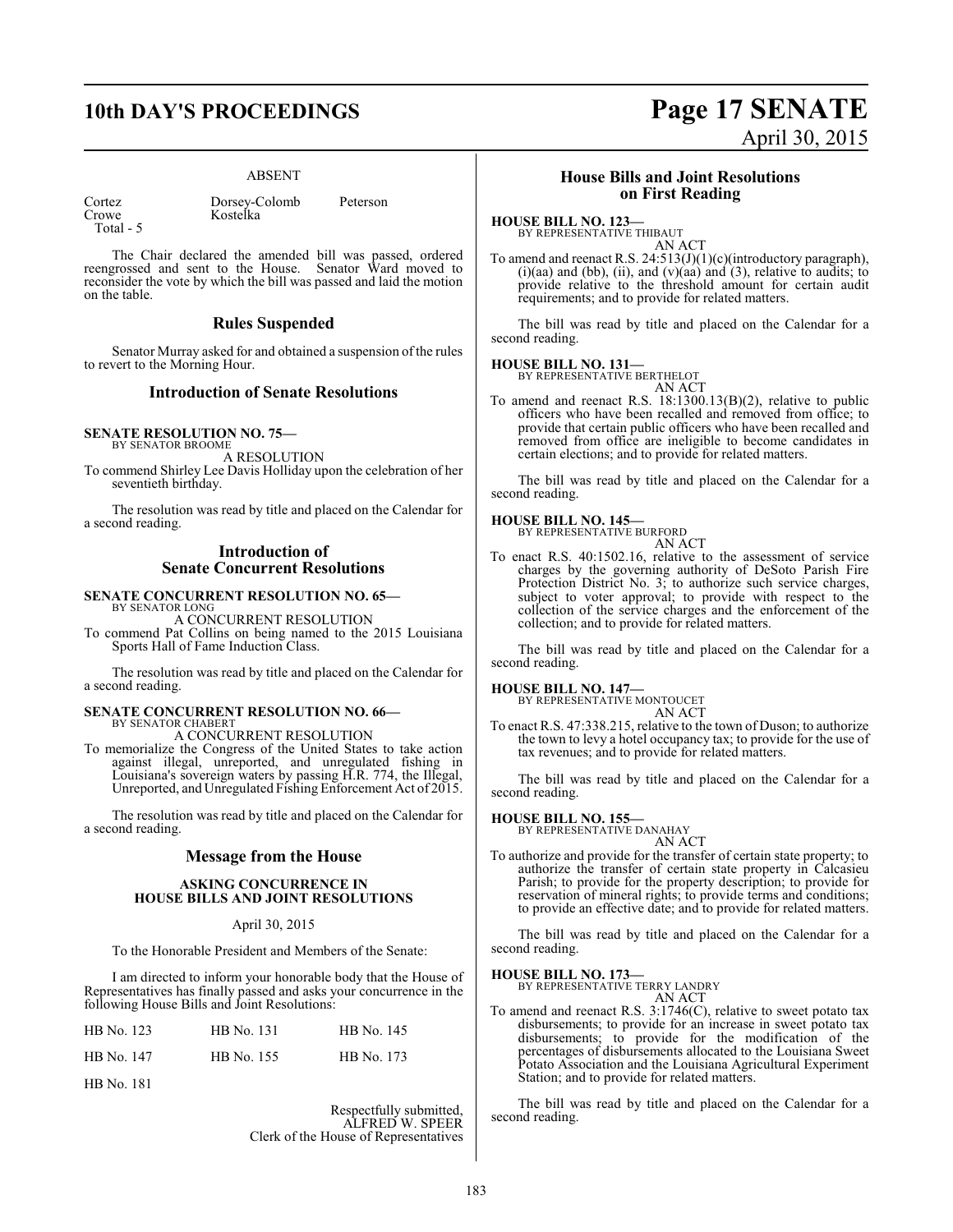#### **HOUSE BILL NO. 181—**

BY REPRESENTATIVE BROWN AN ACT

To enact R.S. 17:3048.1(A)(1)(a)(iii)(gg), relative to receipt of awards from the Louisiana Taylor Opportunity Program for Students; to provide relative to citizenship requirements for receipt of such award; and to provide for related matters.

The bill was read by title and placed on the Calendar for a second reading.

### **Rules Suspended**

Senator Long asked for and obtained a suspension of the rules to recommit a bill.

**HOUSE CONCURRENT RESOLUTION NO. 1—** BY REPRESENTATIVE DOVE

A CONCURRENT RESOLUTION

To approve the annual integrated coastal protection plan for Fiscal Year 2015-2016 as adopted by the Coastal Protection and Restoration Authority.

Senator Long moved to recommit the resolution from the Committee on Natural Resources to the Committee on Transportation, Highways and Public Works.

Without objection, so ordered.

### **Privilege Report of the Committee on Senate and Governmental Affairs**

### **ENROLLMENTS**

Senator Amedee, Chairman on behalf of the Committee on Senate and Governmental Affairs, submitted the following report:

April 30, 2015

To the President and Members of the Senate:

I am directed by your Committee on Senate and Governmental Affairs to submit the following report:

The following Senate Concurrent Resolutions have been properly enrolled:

**SENATE CONCURRENT RESOLUTION NO. 52—**<br>BY SENATORS THOMPSON, GALLOT, KOSTELKA, RISER AND<br>WALSWORTH AND REPRESENTATIVES ANDERS, BROWN, CHANEY,<br>FANNIN, HOFFMANN, HUNTER, JACKSON, JEFFERSON, JAY MORRIS,<br>PYLANT AND SHADOIN

A CONCURRENT RESOLUTION

To commend and congratulate David "Wayne" Petrus for being named one of the top ten 2014 pilots for Pilots for Patients.

#### **SENATE CONCURRENT RESOLUTION NO. 53**

BY SENATORS THOMPSON, GALLOT, KOSTELKA, RISER AND WALSWORTH AND REPRESENTATIVES ANDERS, BROWN, CHANEY, FANNIN, HOFFMANN, HUNTER, JACKSON, JEFFERSON, JAY MORRIS, PYLANT AND SHADOIN

A CONCURRENT RESOLUTION

To commend and congratulate Sharon Palmer Thomas on her numerous accomplishments andmany years of dedicated service at Pilots for Patients.

#### **SENATE CONCURRENT RESOLUTION NO. 54—**

BY SENATORS THOMPSON, GALLOT, KOSTELKA, RISER AND<br>WALSWORTHAND REPRESENTATIVES ANDERS,BROWN,CHANEY,<br>FANNIN,HOFFMANN,HUNTER,JACKSON,JEFFERSON,JAY MORRIS,<br>PYLANT AND SHADOIN

A CONCURRENT RESOLUTION

To commend and congratulate Philip Mark Thomas for being named one of the top ten 2014 pilots for Pilots for Patients and for being named the 2013 Pilot of the Year for Pilots for Patients.

## **Page 18 SENATE 10th DAY'S PROCEEDINGS**

**SENATE CONCURRENT RESOLUTION NO. 58**<br>BY SENATORS ALARIO, ADLEY, ALLAIN, AMEDEE, APPEL, BROWNE, BROWN, BUFFINGTON, CHABERT, CLAITOR, CORTEZ, CROWE,<br>DONAHIUE, DORSEY-COLOMB, ERDEY, GALIOT, GUILLORY, SHITTMEIER, JOHNS, KOSTE

To express the sincere condolences of the Legislature of Louisiana upon the untimely death of Vanessa Miller Prejean, an individual who faithfully served the Legislature of Louisiana for thirty-two years, to commend her loyal service to both the Senate and House ofRepresentatives, and to celebrate a life well lived.

> Respectfully submitted, "JODY" AMEDEE Chairman

The foregoing Senate Concurrent Resolutions were signed by the President of the Senate.

#### **Message from the House**

#### **SIGNED HOUSE CONCURRENT RESOLUTIONS**

#### April 30, 2015

To the Honorable President and Members of the Senate:

I am directed to inform your honorable body that the Speaker of the House of Representatives has signed the following House Concurrent Resolutions:

# **HOUSE CONCURRENT RESOLUTION NO. 47—** BY REPRESENTATIVE FANNIN AND SENATORS PEACOCK AND

WALSWORTH

A CONCURRENT RESOLUTION To commend the Louisiana Developmental Disabilities Council and its grassroots advocacynetwork, LaCAN, and to designate April 29, 2015, as Disability Rights Day in Louisiana.

**HOUSE CONCURRENT RESOLUTION NO. 48—** BY REPRESENTATIVES HONORE AND HAVARD A CONCURRENT RESOLUTION

To commend former Marine Corporal Jared Heine of St. Francisville and his military dog, Spike.

#### **HOUSE CONCURRENT RESOLUTION NO. 49—**

BY REPRESENTATIVES MORENO, CONNICK, AND THIBAUT A CONCURRENT RESOLUTION To express the condolences of the members of the Legislature of

Louisiana upon the death of R. Keith Gee of Metairie.

## **HOUSE CONCURRENT RESOLUTION NO. 50—** BY REPRESENTATIVES WESLEY BISHOP AND MILLER A CONCURRENT RESOLUTION

To commend the Bishop Perry Center of the Archdiocese of New Orleans.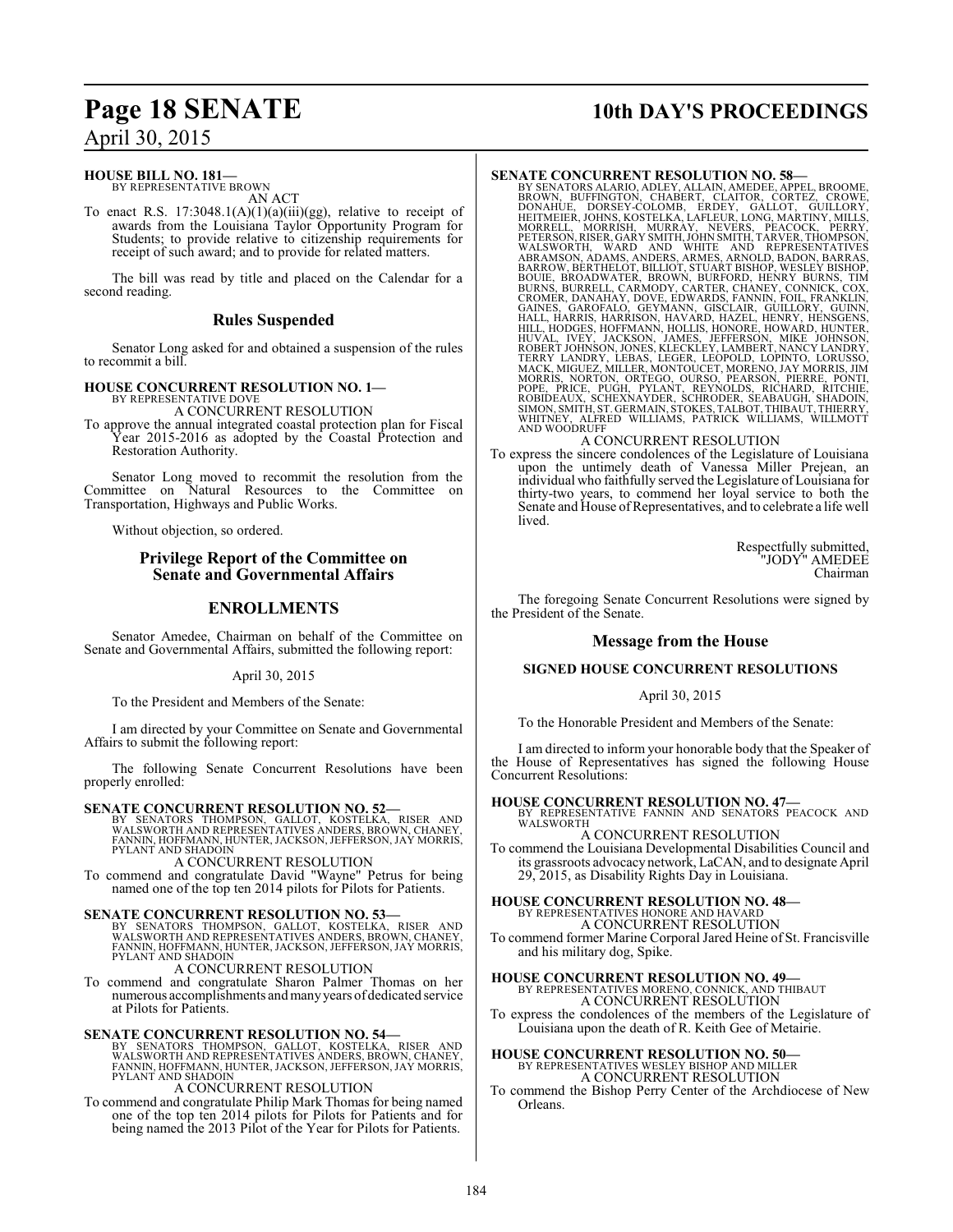## **10th DAY'S PROCEEDINGS Page 19 SENATE**

# April 30, 2015

#### **HOUSE CONCURRENT RESOLUTION NO. 52—**

BY REPRESENTATIVES MORENO, ADAMS, BILLIOT, CONNICK,<br>GISCLAIR,HENRY,LEOPOLD,LOPINTO,LORUSSO,STOKES,TALBOT,<br>THIBAUT,WILLMOTT,ANDWOODRUFF A CONCURRENT RESOLUTION

To express the condolences of the members of the Legislature of Louisiana upon the death of R. Keith Gee of Metairie.

**HOUSE CONCURRENT RESOLUTION NO. 53—** BY REPRESENTATIVE COX AND SENATOR PEACOCK

A CONCURRENT RESOLUTION To commend the DeSoto Parish School System for having the highest graduation rate in the state of Louisiana.

# **HOUSE CONCURRENT RESOLUTION NO. 59—** BY REPRESENTATIVE LEGER

A CONCURRENT RESOLUTION

To designate Tuesday, April 21, 2015, as Tourism Day at the state capitol.

HOUSE CONCURRENT RESOLUTION NO. 60—<br>BY REPRESENTATIVES BROADWATER, ABRAMSON, ADAMS, ANDERS, ARMES, ARNOLD, BADON, BARRAS, BARROW,<br>BERTHELOT, BILLIOT, STUART BISHOP, WESLEY BISHOP, BOUIE,<br>CARMODY, CARTER, CHANNY, BURNS, TIM

To express the condolences of the Legislature of Louisiana upon the death of Staff Sergeant Thomas Florich, of Baton Rouge, Louisiana, on March 10, 2015.

HOUSE CONCURRENT RESOLUTION NO. 61—<br>BY REPRESENTATIVES BROADWATER, ABRAMSS, ANDERS, ARMES, ARNOLD, BADON, BARNAS, BARROW,<br>BERTHELOT, BILLIOT, STUART BISHOP, WESLEY BISHOP, BOUIE,<br>CARMODY, CARTER, CHANNY BURNS, TIM BURNS, B

To express the condolences of the Legislature of Louisiana upon the death of Staff Sergeant Lance Jacob Bergeron, of Hammond, Louisiana, on March 10, 2015.

#### **HOUSE CONCURRENT RESOLUTION NO. 62—**

BY REPRESENTATIVES BROADWATER, ABRAMSON, ADAMS,<br>ANDERS, ARMES, ARNOLD, BADON, BARRAS, BAROW,<br>BERTHELOT,BILLIOT,STUART BISHOP,WESLEY-BISHOP,BOW,<br>BROWN, BURFORD, HENRY BURNS, TIM BURNS, BURRELL,<br>CARMODY,CARTER,CHANEY,CONNICK

GEYMANN, GISCLAIR, GUILLORY, GUINN, HALL, HARRIS,<br>HARRISON, HAVARD, HAZEL, HENRY, HENSGENS, HILL, HODGES,<br>HOFFMANN, HOLLIS, HONORE, HOWARD, HUNTER, HUVAL, IVEY,<br>JACKSON, JAMES, JEFFERSON, MIKE JOHNSON, ROBERT JOHNSON,<br>JONE

To express the condolences of the Legislature of Louisiana upon the death of Chief Warrant Officer 4 George "Wayne" Griffin, Jr., of Hammond, Louisiana, on March 10, 2015.

- **HOUSE CONCURRENT RESOLUTION NO. 63—** BY REPRESENTATIVES BROADWATER, HAZEL, ABRAMSON, ADAMS, ANDERS, ARMES, ARNOLD, BADON, BARRAS, BARROW, BERTHELOT, BILLIOT, STUART BISHOP, WESLEY BISHOP, BOUIE, CARMODY, CARTER (DIVINITOT, SUNCESTING DOVE, EDWARDS, FANNIN, FOIL, FRANKLIN, GAINES, GAROFALO, GOVE, EDWARDS, FANNIN,
- To express the condolences of the Legislature of Louisiana upon the death of Chief Warrant Officer 4 George David Strother, of Alexandria, Louisiana, on March 10, 2015.

# **HOUSE CONCURRENT RESOLUTION NO. 65—** BY REPRESENTATIVE SMITH

A CONCURRENT RESOLUTION

To commend the members of the Louisiana State Conference of the Knights of Peter Claver and Ladies Auxiliary and to designate Friday, April 24, 2015, as Louisiana Knights and Ladies of Peter Claver Day.

## **HOUSE CONCURRENT RESOLUTION NO. 67—** BY REPRESENTATIVE STUART BISHOP AND SENATOR LONG A CONCURRENT RESOLUTION

To recognize Wednesday, April 22, 2015, as the third annual Resource Environmental Solutions Louisiana Tree Day at the state capitol.

and asked that the President of the Senate affix his signature to the same.

> Respectfully submitted, ALFRED W. SPEER Clerk of the House of Representatives

The House Concurrent Resolutions contained herein were signed by the President of the Senate.